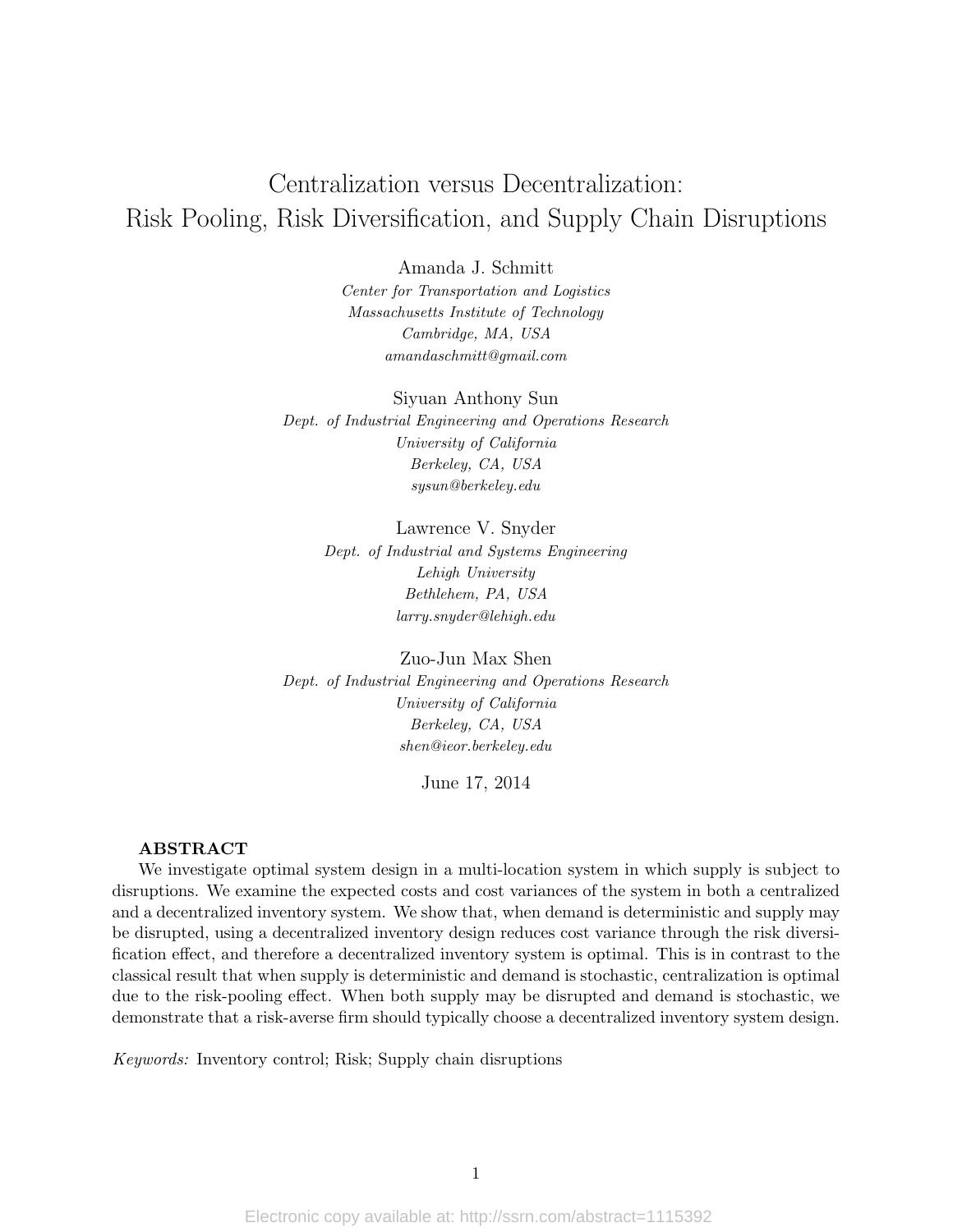## 1 Introduction

As supply chains expand globally, supply risk increases. Classical inventory models have generally focused on demand uncertainty and established best practices to mitigate demand risk. However, supply risk can have very different impacts on the optimal inventory management policies and can even reverse what is known about best practices for system design.

In this paper, we focus on the impact of supply uncertainty on a multi-location system and compare two policies: centralization (stocking inventory only at a central warehouse) and decentralization (stocking inventory at multiple warehouses). Our analysis is a special case of One-Warehouse Multiple-Retailer (OWMR) system analysis; while most research on the OWMR model allows inventory to be held at both echelons, we allow inventory to be held at only one echelon in order to consider two opposing effects that can occur: risk pooling and risk diversification. The risk pooling effect occurs when inventory is held at a central location, which allows the demand variance at each retailer to be combined, resulting in a lower expected cost [Eppen, 1979]. The risk diversification effect occurs when inventory is held at a decentralized set of locations, which allows the impact of each disruption to be reduced, resulting in a lower cost variance [Snyder and Shen, 2006]. Whereas the risk-pooling effect reduces the expected cost but (as we prove) not the cost variance, the risk-diversification effect reduces the variance of cost but not the expected cost.

We prove that the risk diversification effect occurs in systems with supply disruptions. We also consider systems with both supply and demand uncertainty, in which both risk pooling and risk diversification have some impact, and numerically examine the tradeoff between the two. The risk mitigated through risk diversification is disruption risk or supply risk, whereas the risk mitigated through risk pooling is demand risk. We employ a risk-averse objective to minimize both risk sources and determine which effect dominates the system and drives the choice for optimal inventory system design.

Specifically, comparing centralized and decentralized inventory policies, we contribute the following:

- The exact relationship between optimal costs and inventory levels when demand is deterministic and supply is subject to disruption
- The exact relationship between optimal cost variances when:
	- demand is deterministic and supply is subject to disruption
	- demand is stochastic and supply is deterministic
- Formulations of the expected cost and cost variance when demand is stochastic and supply is subject to disruption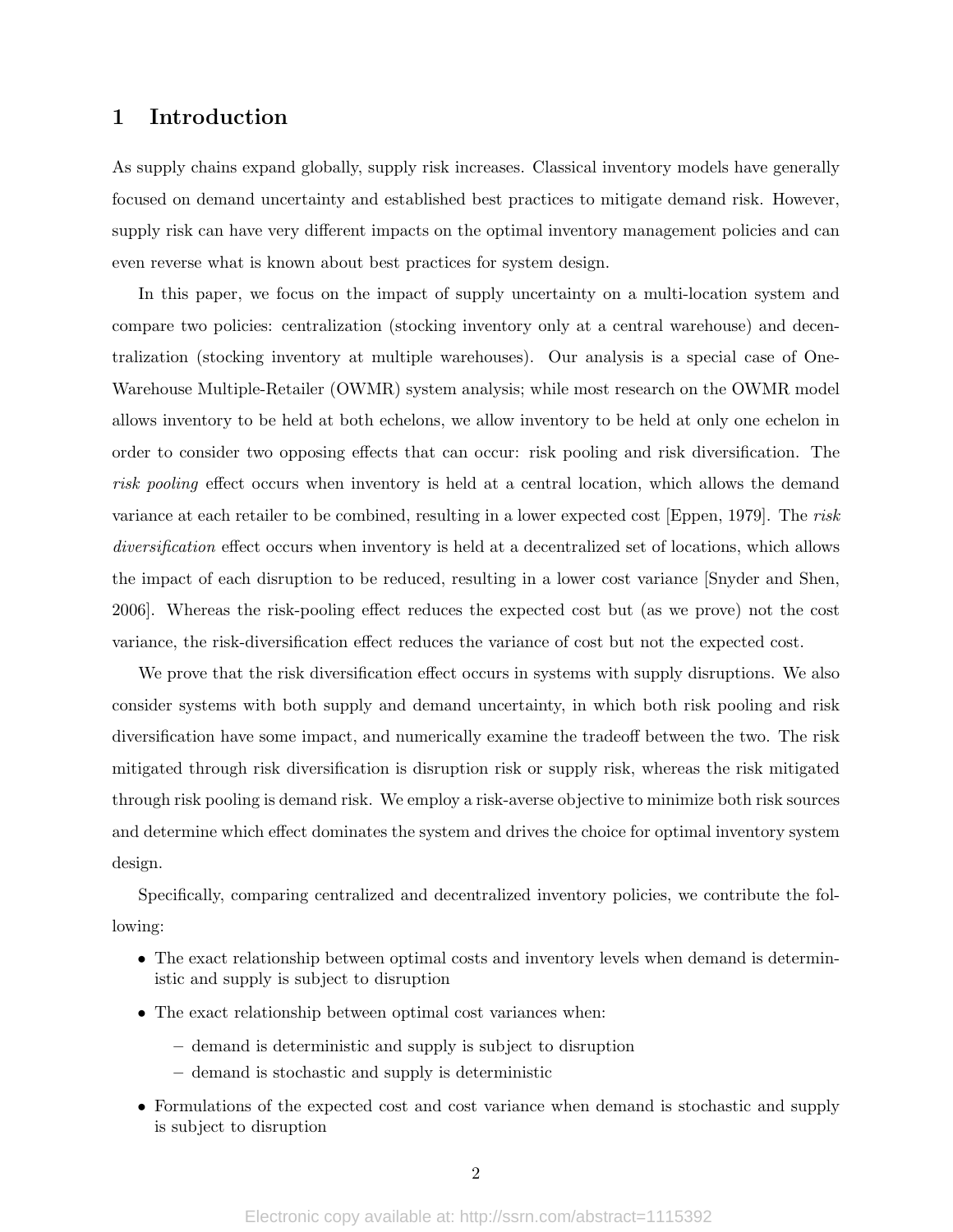• Evidence that decentralization is usually optimal under risk-averse objectives

The remainder of the paper is organized as follows. In Section 2 we review the relevant literature. In Section 3 we analyze the risk-diversification effect in a multi-location system with deterministic demand and disrupted supply. We consider stochastic demand and deterministic supply in Section 4. In Section 5 we consider both demand uncertainty and supply disruption and again compare inventory strategies using a risk-averse objective to choose the optimal inventory design. We summarize our conclusions in Section 6. Proofs for all propositions and theorems are given in the Appendix.

# 2 Literature Review

Supply chain risk management has been widely studied ever since the concept of uncertainty was introduced into inventory theory. Uncertainty in supply chains is usually classified as either demand uncertainty or supply uncertainty. A simple model with demand uncertainty is the newsvendor problem, which determines the optimal order quantity or inventory level to minimizes the expected cost under stochastic demand in a single period for a single location. Eppen [1979] extends the newsvendor problem to a multiple-location model and shows that under demand uncertainty, a centralized inventory strategy provides risk-pooling benefits and reduces expected cost versus a decentralized strategy. Demand pooling is now a familiar idea in operations management and serves as a major instrument to protect against demand uncertainty. Corbett and Rajaram [2006] generalize Eppen's work to the case of non-normal, dependent demand and show that the magnitude of the risk-pooling effect increases when the demands are less positively dependent. Berman et al. [2011] analyze the benefit of inventory pooling in a multi-location newsvendor framework and show that the absolute benefit of risk pooling increases with demand variability.

There are several ways to implement demand pooling, including transshipments, postponement, and product substitution. Yang and Schrage [2009] explore the conditions that cause risk pooling to increase inventory under the setting of product substitution. Paterson et al. [2011] review the literature on transshipments as an analogue of inventory pooling. Alptekinoglu et al. [2013] propose a model of inventory pooling to meet differentiated service levels for multiple customers. In general, these forms of pooling leverage centralization so as to diminish the impact of demand uncertainty on supply chain performance, which can be thought of as a generalization of the risk-pooling effect studied by Eppen [1979] and by this paper. On the other hand, our work deviates from this stream of literature by considering supply uncertainty as well.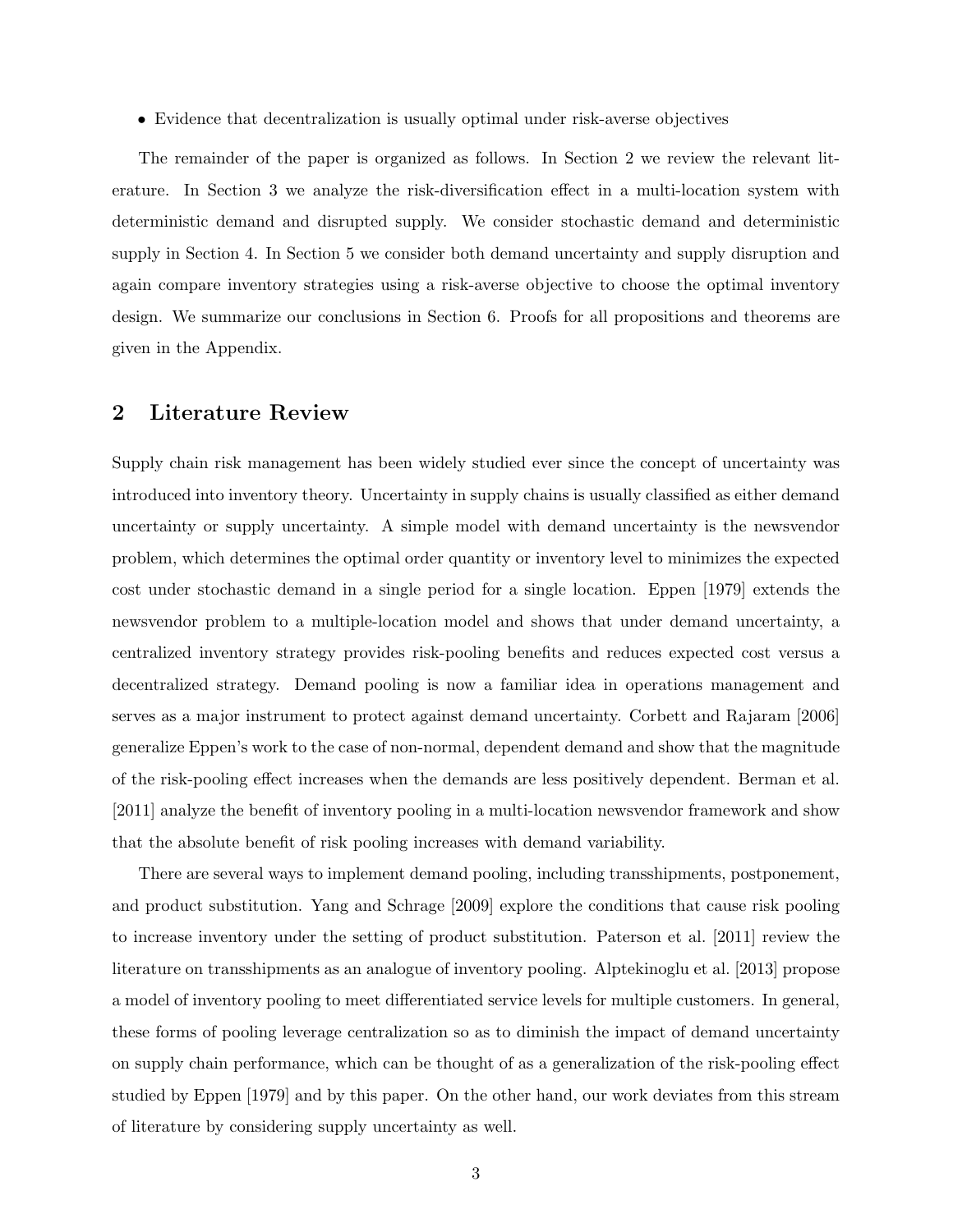Supply uncertainty has been considered in several settings, including newsvendor [e.g., Dada et al., 2007, Tomlin, 2009] and EOQ [e.g., Berk and Arreola-Risa, 1994, Parlar and Berkin, 1991, Snyder, 2014] systems. The two most commonly considered forms of supply uncertainty are supply disruptions (in which supply is halted entirely for a stochastic amount of time) and yield uncertainty (in which the quantity delivered from the supplier is random). Chopra et al. [2007] and Schmitt and Snyder [2012] consider systems that have both supply disruptions and yield uncertainty. The literature on single-echelon (newsvendor) systems with both of these types of supply uncertainty is extensive, and we omit an exhaustive review here. The reader is referred to Atan and Snyder [2012] and Snyder et al. [2010] for reviews of the literature on inventory models with supply disruptions and Yano and Lee [1995] for a discussion of the literature on single-echelon systems with yield uncertainty. Multi-period models with stochastic demand and supply have been considered by Schmitt et al. [2010] and Tomlin [2006], among others, and we rely on several of their results in this paper. Schmitt et al. develop a closed-form approximate solution for the optimal base-stock level in the face of disruptions and stochastic demand. Tomlin investigates multiple strategies for coping with disruptions, including acceptance (doing nothing proactively), sourcing (using multiple suppliers), and inventory policies. These papers provide a foundation for our analysis, but our application to the OWMR model provides new insights on the impact of supply disruptions in complex systems.

Regarding the management of supply risk, Aydin et al. [2012] point out that decentralization, a commonly approach to mitigate supply risk, creates a misalignment of incentives between suppliers and buyers, competition among suppliers, competition among buyers, and asymmetric information among the supply chain parties, while Ellis et al. [2011] discusses the implementation of supply disruption risk research. Interested readers are referred to Babich et al. [2007], Yang et al. [2009], Tang and Kouvelis [2011] and Yang et al. [2012] for a closer discussion of competition versus diversification. Decentralization also provides flexibility for decision makers at the strategic level. For example, Yu et al. [2009] consides the effects of supply disruptions on the decision of whether to single- or dual-source. Wang et al. [2010] compare dual sourcing and process improvement to mitigate supply risk. Sawik [2011], Sawik [2013] and Qi [2013] discuss supplier selection when the supply is subject to disruptions.

Decentralization may be deployed not only occur among suppliers, but also in the inventory systems themselves. Snyder and Shen [2006] use simulation to study multiple complex inventory systems, including the OWMR system with supply uncertainty with inventory at a single echelon.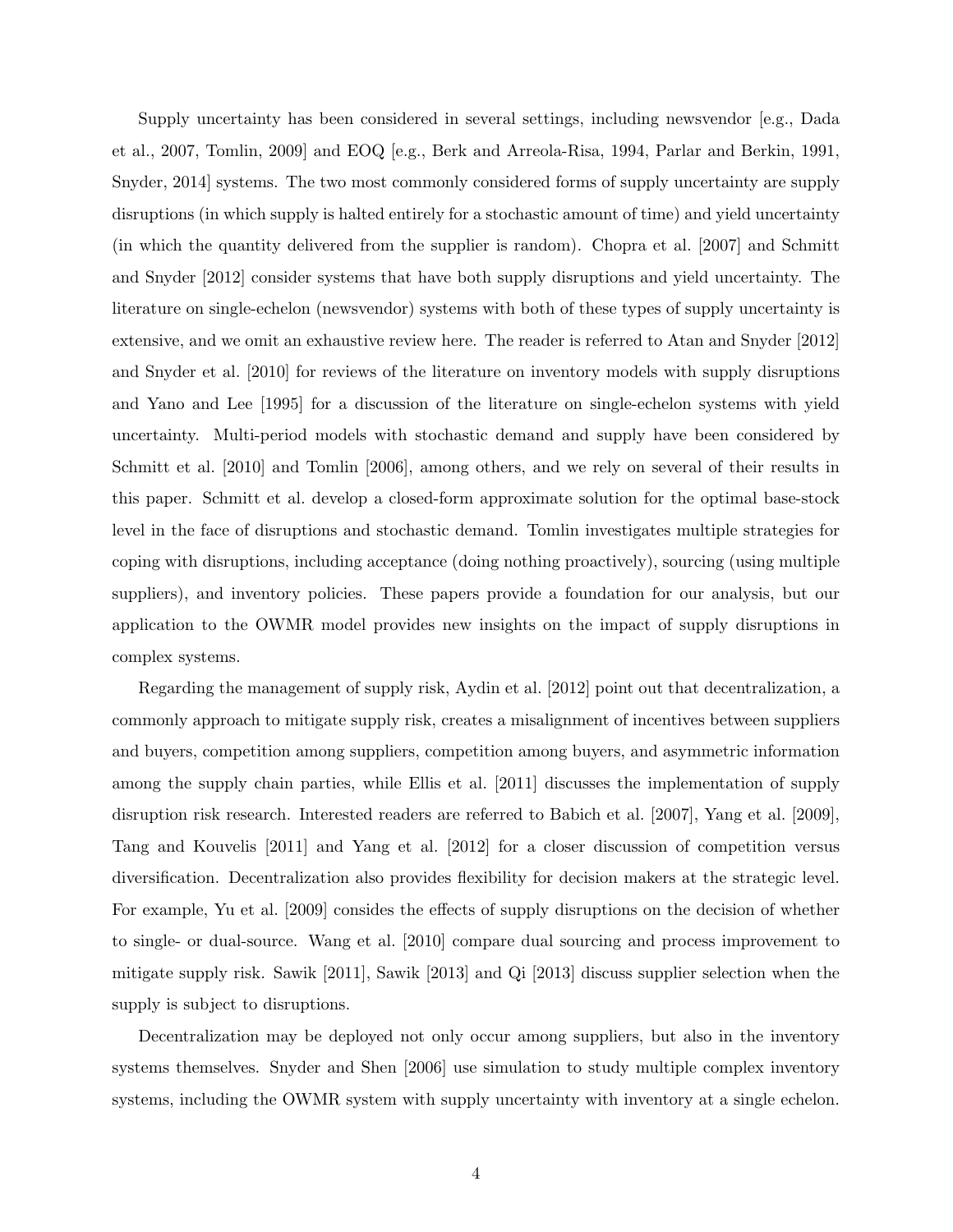Their simulation results show that, under supply disruptions, expected costs are equal for centralized and decentralized systems, but the variance of the cost is higher in centralized systems. They call this the risk-diversification effect and suggest that it occurs because a disruption in a centralized system affects every retailer and causes more drastic cost variability. They conclude that risk diversification increases the appeal of inventory decentralization in a system with disruptions. In the context of multi-location inventory management, decentralization or diversification is leveraged to achieve lower cost variance instead of the expected cost, as in, e.g., Schmitt and Snyder [2012] and Tomlin [2006].

In this paper we consider supply and demand uncertainty in a multiple-demand-point system where inventory may be held at a centralized warehouse to mitigate the demand risk or at multiple warehouses to mitigate the supply risk. We assume that inventory may be held at only a single echelon in order to draw clear conclusions regarding centralization versus decentralization. We explore the implications of the risk diversification effect by developing an analytical model for the expected cost and cost variance of a multi-location system subject to supply uncertainty. We analytically prove the presence of risk diversification in this system, discuss its impact, and examine the system under uncertainty in both supply and demand. When demand is deterministic and supply is subject to disruptions, we determine the optimal inventory levels and costs. For that case and the case in which demand is stochastic and supply is deterministic, we quantify the cost variance. We combine supply disruptions and stochastic demand in a subsequent model and formulate the expected costs and cost variances. To consider the effect of cost variances in the decision making process, we adopt a risk-averse objective to incorporate the cost variance with the expected cost at the same time.

In the latter part of this paper, we consider risk-averse objectives for inventory optimization. Risk-aversion, a topic which is gaining momentum in the operations literature, has been considered in newsvendor models to mitigate demand uncertainty. For example, Eeckhoudt et al. [1995] show that order quantities decrease with increasing risk-aversion. Van Meighem [2007] considers resource diversification in newsvendor models with risk-averse objectives, advocating diversifying resource availability to protect against risk. Tomlin and Wang [2005] consider a single-period newsvendor setting with supply disruptions; they model loss-averse and conditional value-at-risk (CVaR) objectives when deciding between single- and dual-sourcing and between dedicated and flexible resource availability. Chen et al. [2007] consider multi-period inventory models with riskaversion, modeling both replenishment and pricing decisions. Tomlin [2006] also considers a multi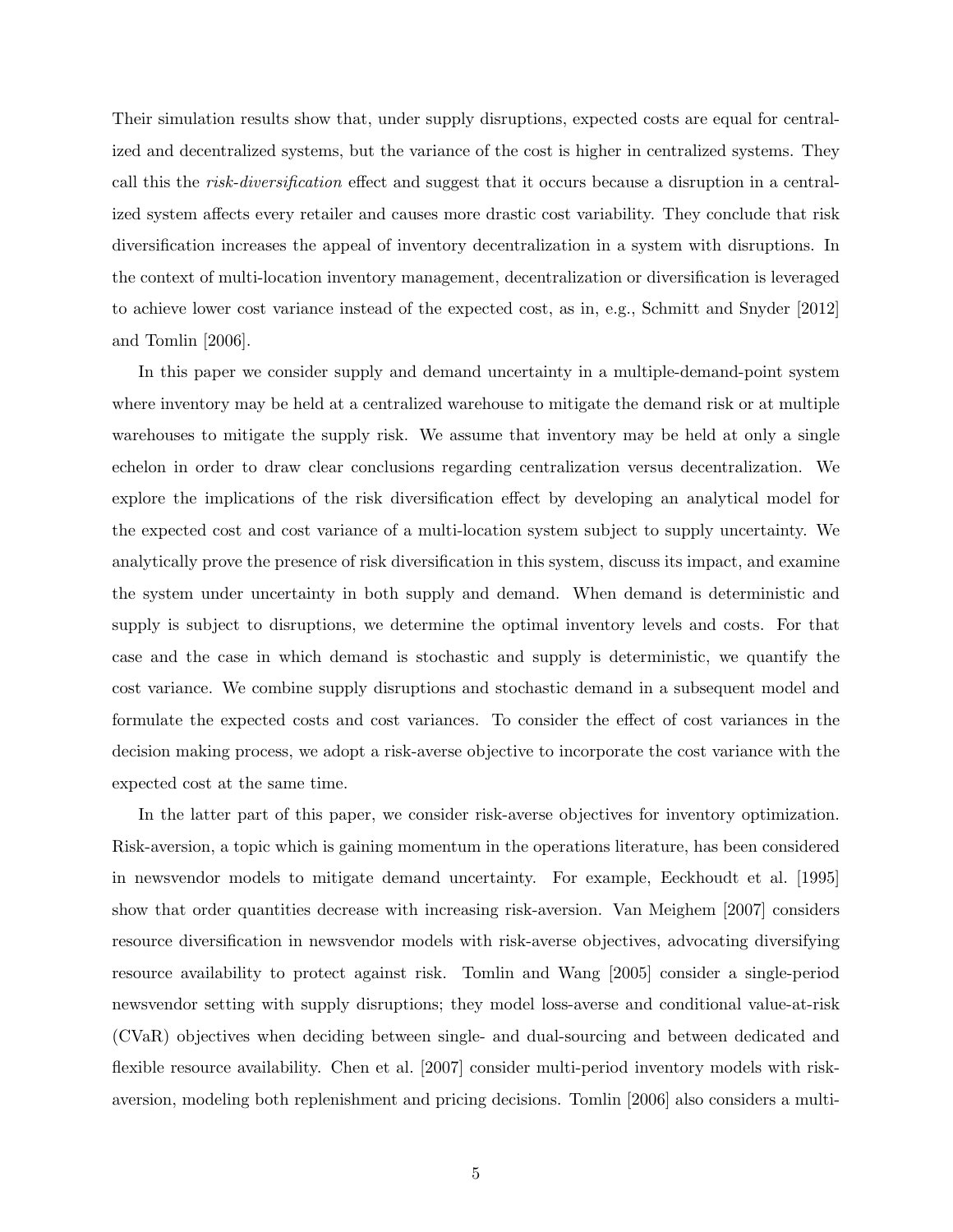period setting and employs a mean–variance approach to consider risk in a two-supplier system in which one supplier is subject to disruptions and the other is perfectly reliable but more expensive. We show that under a risk-averse objective function, the benefits of risk diversification typically surpass those of risk pooling and therefore decentralization is the optimal network configuration.

# 3 Risk Diversification Effect with Supply Disruptions

In this section we examine the impact of supply disruptions on both the centralized and the decentralized multi-location system. Before we present the models, we describe our assumptions and notation.

#### 3.1 Assumptions and Notation

We consider a two-echelon inventory system where demand occurs according to the same distribution across multiple locations. We assume all locations follow a base-stock policy, and we compare policies for stocking inventory at the central warehouse only (centralized system) or at multiple warehouses (decentralized system). We assume the fixed ordering costs are zero for the all the following analysis. This enables us to place orders in every period regardless of any fixed order cost for a multi-period system. This is not unreasonable in internal distribution settings. We discuss what impact this might have in our conclusions. We also assume zero lead times since deterministic lead times would not impact optimal base-stock levels or order quantities, but would simply require that orders be placed exactly the lead time quantity in advance.

A holding cost of h per unit per period is incurred at the warehouse in the centralized system or at each of the warehouses in the decentralized system. The holding costs are evaluated after the demands are realized. Unmet demands are backordered, and a stockout penalty of p per unit per period is incurred in both systems.

The parameters, decision variables (base-stock levels at each location), and performance measures for the system are summarized in Table 1. Note that since  $S_D^*$  is defined as the optimal base-stock level for an individual warehouse in the decentralized system, the total inventory for that system is  $nS_D^*$ .

In both the centralized and decentralized systems, disruptions occur randomly at the inventory location(s); that is, disruptions occur at the central warehouse in the centralized system or at any of the multiple warehouses in the decentralized system. Disruptions occur independently at all locations in the system. Examples of disruptions of this nature could include disruption of an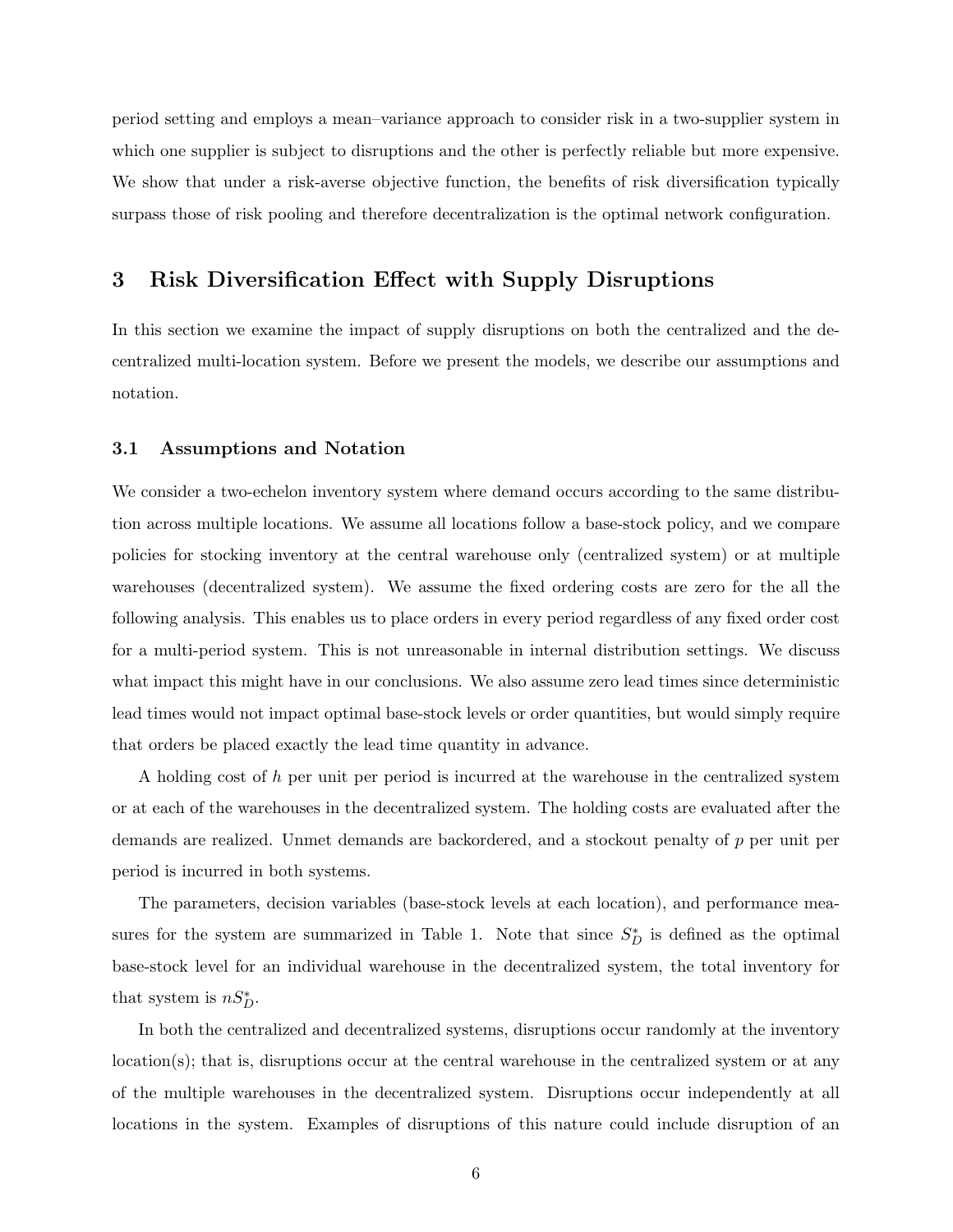| Table 1: Notation |                                                                         |  |  |  |
|-------------------|-------------------------------------------------------------------------|--|--|--|
| <i>Notation</i>   | Definition                                                              |  |  |  |
| $\boldsymbol{n}$  | number of demand sets or locations; number of decentralized warehouses  |  |  |  |
| $\boldsymbol{p}$  | penalty cost per period at each facility                                |  |  |  |
| $\hbar$           | holding cost per period at each facility                                |  |  |  |
| $S^*$             | optimal base-stock level for an individual facility                     |  |  |  |
| $S_{D}^{\ast}$    | optimal base-stock level for each warehouse in the decentralized system |  |  |  |
| $S_C^*$           | optimal base-stock level for the warehouse in the centralized system    |  |  |  |
| E[C]              | expected cost for an individual facility                                |  |  |  |
| $E[C_D]$          | expected cost for the decentralized system                              |  |  |  |
| $E[C_C]$          | expected cost for the centralized system                                |  |  |  |
| V[C]              | variance of the cost for an individual facility                         |  |  |  |
| $V[C_D]$          | variance of the cost for the decentralized system                       |  |  |  |
| $V C_C $          | variance of the cost for the centralized system                         |  |  |  |

upstream supplier, failure of inbound transportation capabilities (e.g., a snowstorm or flood that shuts down rail or major roadways), transportation labor issues (e.g., a port strike), shipment quality issues (e.g., a bacterial contamination), or other major issues that interrupt material flow to a single location. In our model, there is no back-up source of material available (i.e., no crossshipments or alternate sources) when a disruption occurs at a facility. If a disruption occurs at the central warehouse, then all downstream locations feel any resulting shortage equally. In both systems, disruptions "pause" the flow of supply to the disrupted stage, but any inventory at that stage may still be used during the disruption; therefore, disruptions affect a stage's supply-receiving function but not its demand-receiving function.

We model the disruptions as a random process governed by the pmf  $\pi_i$  and cdf  $F(i)$ , where i is the number of consecutive periods during which a given stage has been disrupted, as is typical in the supply disruption literature [e.g., Hopp and Liu, 2006, Tomlin, 2006]. Therefore  $\pi_i$  is the probability that a given stage has been disrupted for precisely i periods  $(i \geq 0)$  and  $F(i)$  is the probability that it has been disrupted for i periods or fewer. Disruptions may be governed by a Markov chain or a more general process. The locations have identical and independent disruption processes that are stationary over time. After modeling the disruptions using this random process, we can evaluate the expected costs and cost variances for both the centralized and decentralized multi-location systems. We use an additional subscript  $s$  to denote the disrupted-supply model discussed in this section.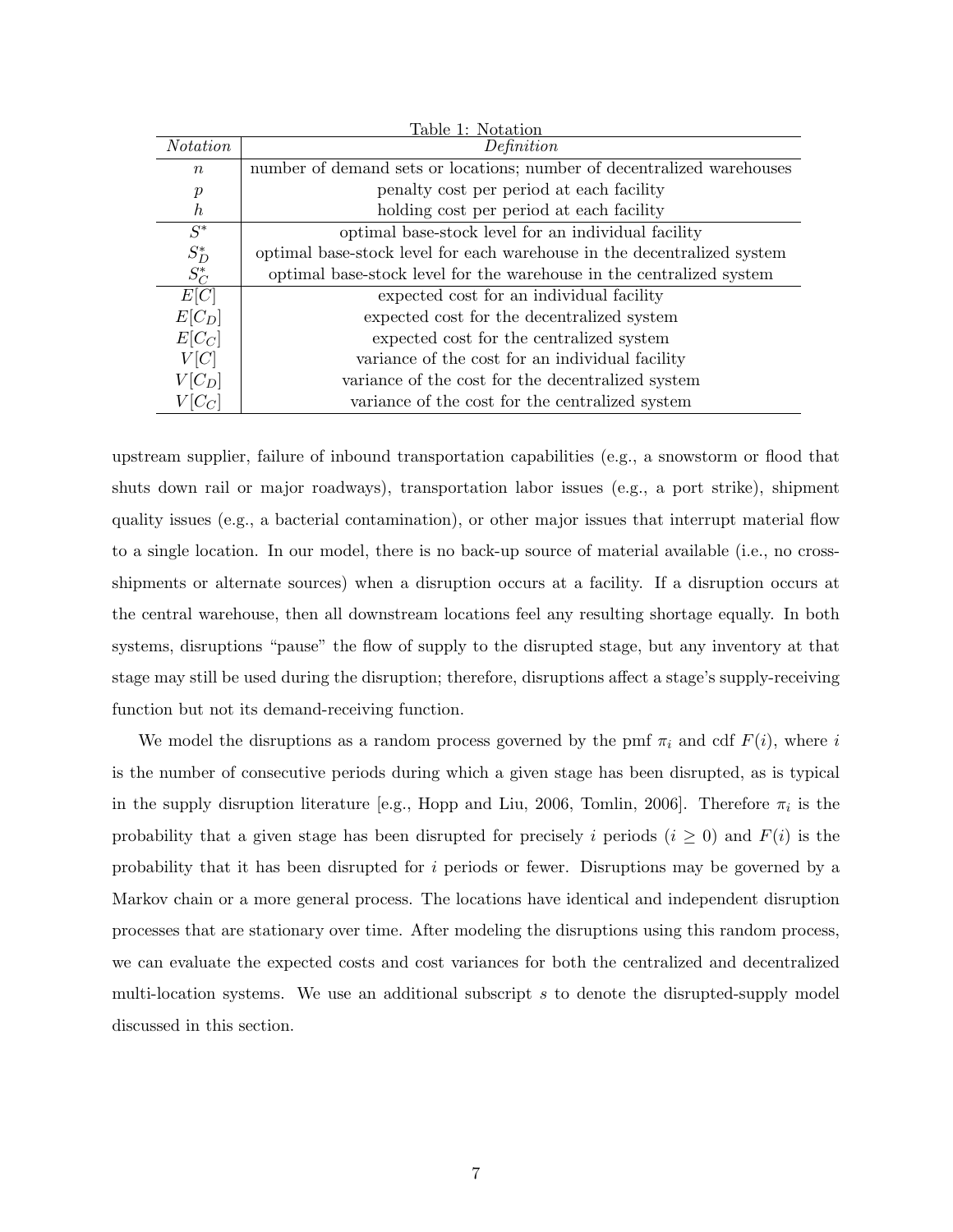#### 3.2 Mean and Variance of Optimal Cost

For a base-stock inventory policy at a single warehouse, the costs in a given period depend on the state of the system, defined as the number of consecutive periods for which it has been disrupted. The expected cost and optimal base-stock level for such a system are given by [see, e.g., Snyder and Shen, 2011]:

$$
E^{s}[C] = \sum_{i=0}^{\infty} \pi_i[h(S^{s} - (i+1)d)^{+} + p((i+1)d - S^{s})^{+}]
$$
\n(1)

 $S^{s*} = jd$ , where j is the smallest integer such that  $F(j-1) \geq \frac{p}{j}$  $p + h$ (2)

Schmitt et al. [2010] discuss these results, demonstrating that the optimal base-stock level is an increasing step function of the newsvendor fractile and the disruption probability. As the cost of disruptions increases, the optimal solution increases by discrete jumps to the next whole period's worth of demand.

Incorporating these results in our analysis of the centralized and decentralized multi-location systems, we present the relationships between the inventory levels, expected costs, and cost variances for the various systems in the following theorem.

Theorem 1 In the systems subject to supply disruptions, the optimal base-stock levels and performance measures in the centralized, decentralized, and single-facility setting are related as follows:

- 1.  $S_C^{s*} = nS_D^{s*} = nS^{s*}$
- 2.  $E^s[C_C^*] = E^s[C_D^*] = nE^s[C^*]$
- 3.  $V^s[C_C^*] = nV^s[C_D^*] = n^2V^s[C^*]$

Proof: See Appendix, Section A.2.

The theorem states that the total system inventory levels and expected costs are equal in the centralized and decentralized systems, but the cost variance is  $n$  times greater for the centralized system, suggesting that the decentralized system is preferred for a risk-averse decision maker. The reduction in the cost variance for a decentralized system while incurring the same level of the expected cost as in the centralized system is called the risk diversification effect. The risk diversification effects occurs when the supply is subject to disruption and demand is deterministic.

The intuition behind Theorem 1, i.e., the risk diversification effect, is as follows. Because the centralized system is just an aggregation of the demands from the decentralized system with the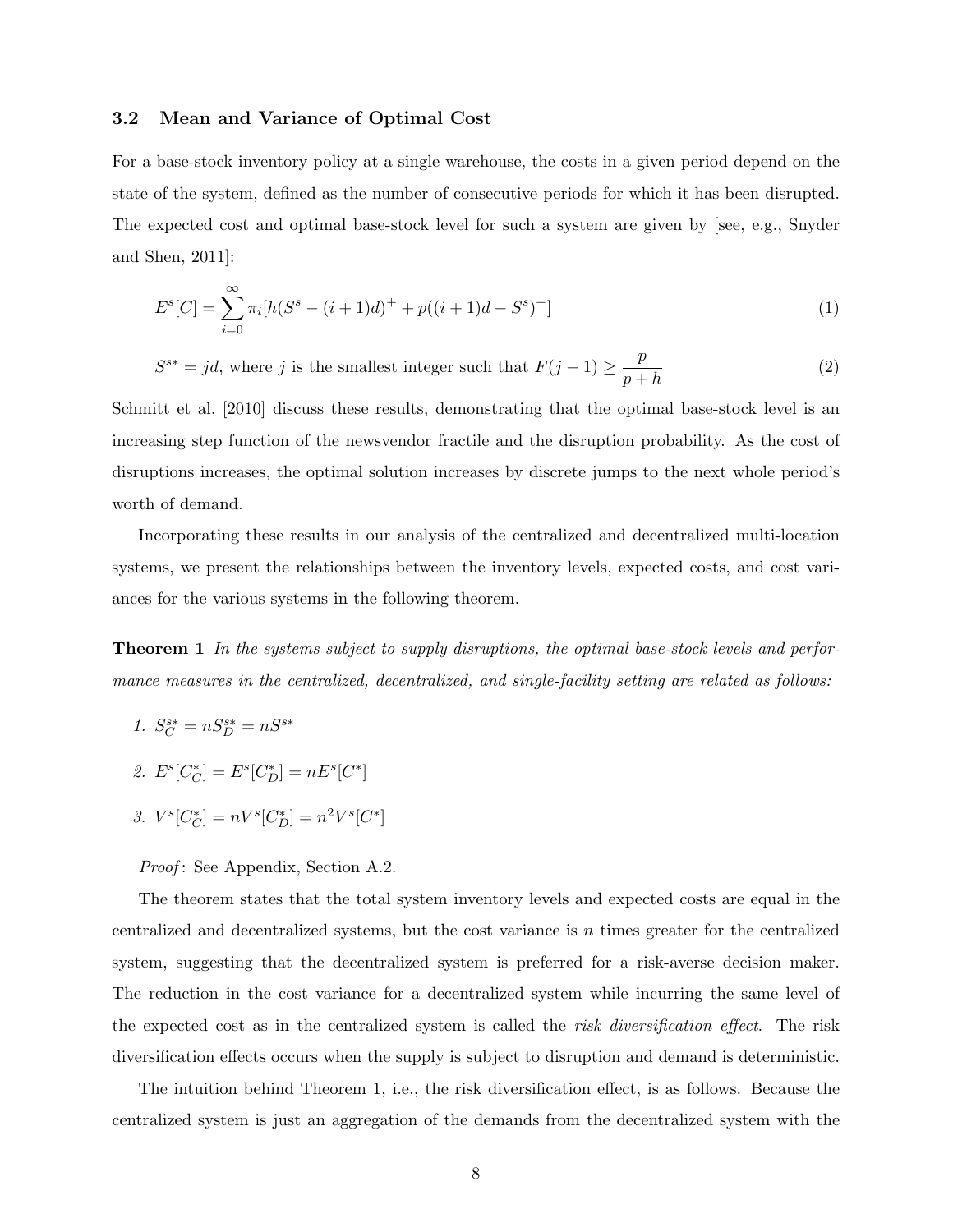identical random disruption process, the total base-stock levels at optimality should be the same for the two systems. That is to say, the total inventory devoted to each of the n sets of customers is the same in both systems. Therefore each customer set faces the same number of stockout periods (effects of disruptions) on average in both systems due to the independence and homogeneity of the supply disruption processes. By defining the service level as the number of stockout periods on average, commonly known as the type-1 service level, another way to say the above is that identical disruption processes in both systems cause the customer set to experience the same service level. We state this formally in the following Corollary.

Corollary 2 In the multi-location system subject to supply disruptions, if base-stock levels are set optimally, the distribution of consecutive periods for which a given warehouse is stocked out is identical for the centralized and decentralized systems.

This same stockout distribution causes the expected holding and stockout costs to be the same in both systems. However, disruptions are less frequent and more severe in the centralized system than in the decentralized system due to the independence of the disruptions in the decentralized system and the aggregation of the demands in the centralized system. Therefore the centralized system incurs a greater cost variance.

The relationships presented in Theorem 1 demonstrate the risk diversification effect in systems in which the supply is subject to disruption. If demand is deterministic, the risk from uncertain supply is mitigated in the decentralized system, as the lower variance for that system demonstrates. Moreover, expected costs for the centralized and decentralized systems are equal. Snyder and Shen [2006] demonstrate a similar result using simulation, though their model differs slightly from ours in that they assume that inventory at a given stage may not be used when that stage is disrupted. However, the risk pooling effect, which favors a centralized system, is observed when demand is stochastic and supply is deterministic. We present these results in the next section.

### 4 Risk Pooling Effect with Stochastic Demand

In this section, we present the risk pooling effect when the demand is stochastic but supply is deterministic. We consider the classical model discussed by Eppen [1979]. Following Eppen, consider two alternative system configurations: the centralized system and the decentralized system. In both systems, the supply is deterministic while the demand is stochastic. The demand is normally distributed with the same mean  $\mu$  and variance  $\sigma^2$  at each of the decentralized warehouses. There-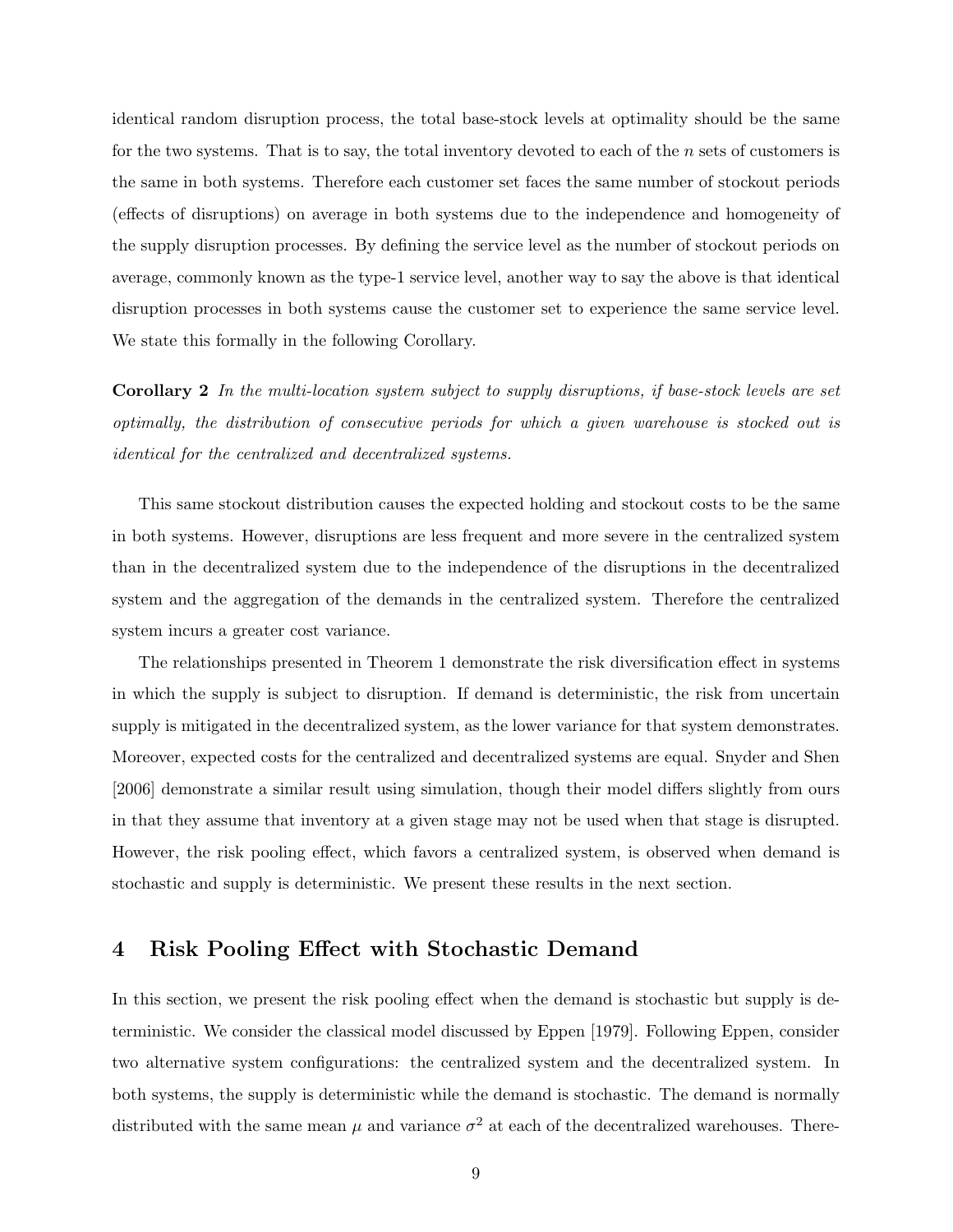fore, the demand at the central warehouse in the centralized system has mean  $n\mu$  and variance  $n\sigma^2$ . We employ a superscript d to denote this model with stochastic demand. Optimal base-stock levels are the major concerns for both the centralized system and the decentralized system. We therefore review the results concerning the expected costs and their corresponding optimal base-stock levels presented by Eppen [1979]. Since we are interested in not only the average performance of the systems but also the stability of the systems, we evaluate the cost variances of the systems at optimality in Section 4.2. To the best of our knowledge, ours is the first study to consider the cost variance at optimality in these systems.

#### 4.1 Expected Cost

The expected cost and optimal base-stock level for a single warehouse subject to stochastic demand following normal distribution  $N(\mu, \sigma^2)$  are well known as:

$$
E^{d}[C] = h(S^{d} - \mu) + \sigma(p + h)\Phi^{1}\left(\frac{S^{d} - \mu}{\sigma}\right)
$$
\n(3)

$$
S^{d*} = \mu + \sigma \Phi^{-1} \left( \frac{p}{p+h} \right) \tag{4}
$$

where  $\Phi^1(x) = \int_x^{\infty} (v-x) \varphi(v) dv$  is the standard normal loss function. The expected cost and optimal base-stock level here can be directly applied to a single warehouse in the decentralized system. For the centralized system, the demand follows a normal distribution  $N(n\mu, \sigma_C^2)$ , where  $\sigma_C^2 = n\sigma^2$ . Therefore, for the centralized system,

$$
E^d[C_C] = h(S_C^d - n\mu) + \sigma_C(p + h)\Phi^1\left(\frac{S_C^d - n\mu}{\sigma_C}\right)
$$
\n<sup>(5)</sup>

$$
S_C^{d*} = n\mu + \sigma_C \Phi^{-1}\left(\frac{p}{p+h}\right) \tag{6}
$$

Since the decentralized system functions as n single-warehouse systems,  $E^d[C_D] = nE^d[C]$  and  $S_D^{d*} = S^{d*}$ . We have the following theorem:

Theorem 3 (Eppen, 1979) The optimal expected costs and inventory levels for the centralized and decentralized multi-location systems subject to stochastic demand are as follows:

$$
E^d[C_D^*] = \sqrt{n}E^d[C_C^*] \tag{7}
$$

$$
nS_D^{d*} - S_C^{d*} = (n - \sqrt{n})\sigma \Phi^{-1}\left(\frac{p}{p+h}\right)
$$
\n(8)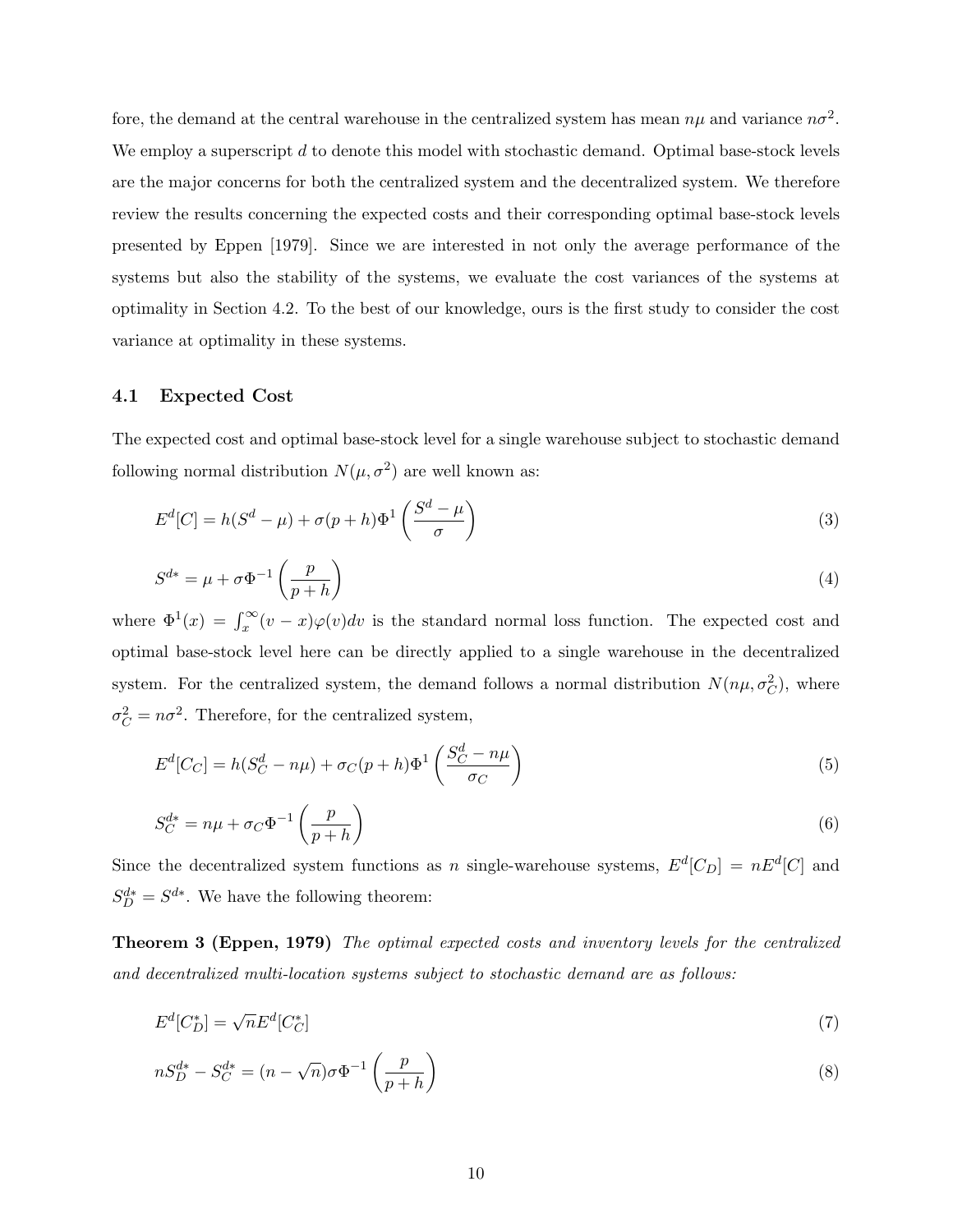Proof: Given by Eppen [1979].

This theorem exhibits the benefits of centralization: by serving the warehouses' demand from a centralized inventory site, we pool the risk from demand uncertainty. As a result, the optimal expected cost for the centralized system is  $\sqrt{n}$  times smaller for the decentralized system, and less inventory is required. Next, we evaluate the cost variance for both systems at optimality.

#### 4.2 Cost Variance

The following theorem presents the relationship between the cost variances for the two systems.

Theorem 4 At optimality, the cost variance for the centralized and decentralized multi-location systems subject to stochastic demand are equal:

$$
V^d[C_C^*] = V^d[C_D^*] \tag{9}
$$

Proof: See Appendix, Section A.3.

This theorem claims that centralization reduces the expected cost of the system while not affecting the cost variance compared to a decentralized multi-location system, which is referred to as the *risk pooling effect*. This suggests that centralization is optimal under the presence of stochastic demand and deterministic supply.

We therefore obtain the following conclusions so far. Under stochastic demand and deterministic supply, centralization is optimal due to the risk pooling effect, which affects the expected cost only and has no impact on cost variance. In contrast, under supply disruptions and deterministic supply, decentralization is optimal due to the risk diversification effect, which affects the cost variance only and has no impact on the expected cost. A natural question is, when both demand uncertainty and disruptions are present, which system is optimal, i.e., which prevails: risk pooling or risk diversification? We address this question in the next section.

# 5 System with Supply Disruptions and Stochastic Demand

In this section we compare the cost means and variances for centralized and decentralized multilocation systems in which each warehouse is subject to stochastic demand and the whole system is subject to disrupted supply. We assume that when supply is not disrupted, the yield is deterministic. We use a superscript  $b$  to denote this model since both supply and demand are stochastic. We formulate the expected costs and cost variances in Sections 5.1 and 5.2, respectively. We perform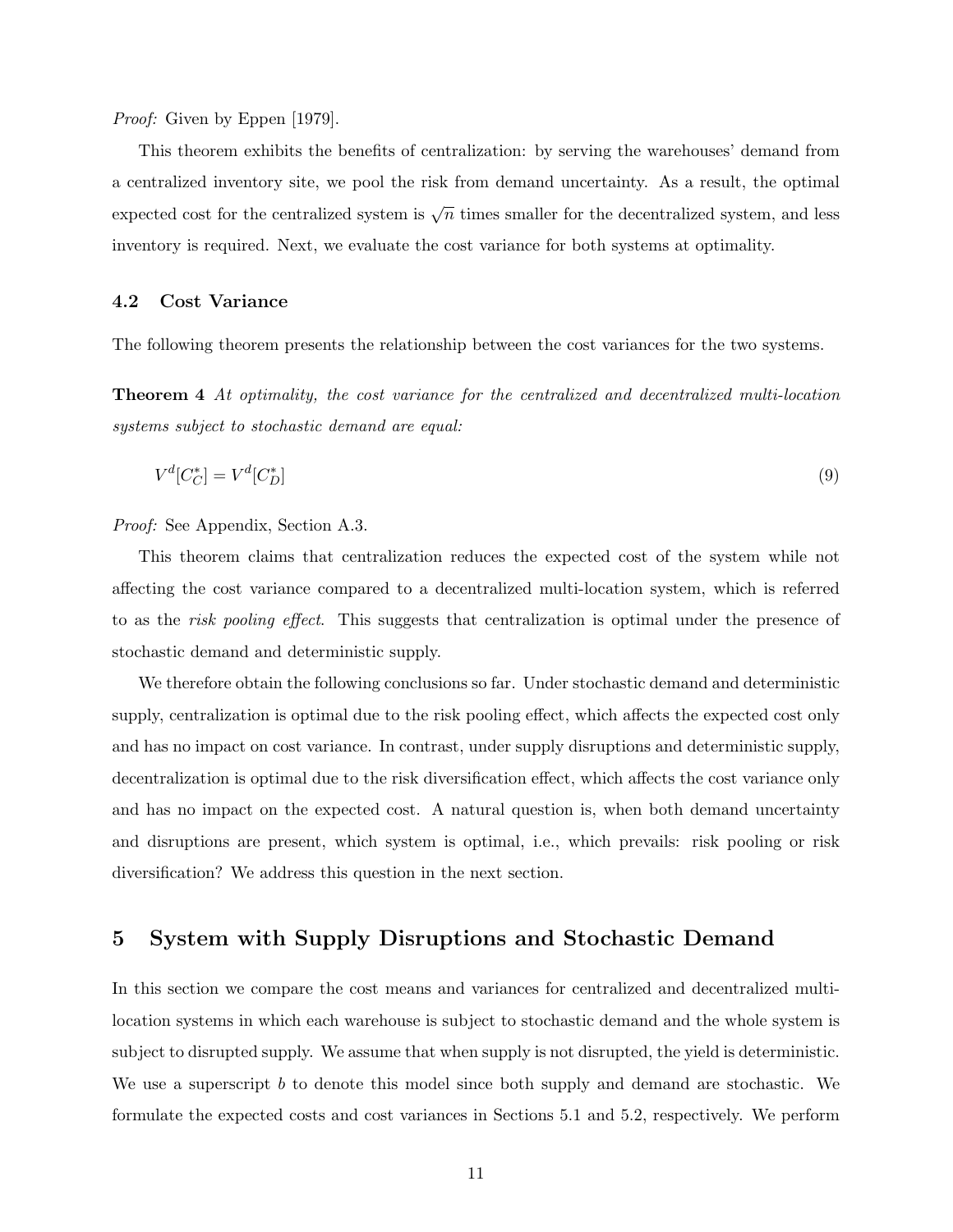numerical analysis to compare the performance of the two systems in Section 5.3. Finally, in Section 5.4, we introduce a mean–variance objective that allows us to choose optimally between the two systems when risk aversion is accounted for. We summarize our findings in Section 5.5.

#### 5.1 Expected Costs

At a single warehouse, a single period's demand is denoted D and is distributed as  $N(\mu, \sigma^2)$ , while the total demand in i periods is distributed as  $N(i\mu, i\sigma^2)$ . The cost for a single warehouse subject to normally distributed demand and disrupted supply is given by Schmitt et al. [2010] as:

$$
E^{b}[C] = \sum_{i=1}^{\infty} \pi_{i-1} \left( h \int_{-\infty}^{S^{b}} (S^{b} - id) f_{i}(id) dd + p \int_{S^{b}}^{\infty} (id - S^{b}) f_{i}(id) dd \right)
$$
  

$$
= \sum_{i=1}^{\infty} \pi_{i-1} \left( h(S^{b} - i\mu) + \sigma \sqrt{i} (p + h) \Phi^{1} \left( \frac{S^{b} - i\mu}{\sigma \sqrt{i}} \right) \right)
$$
(10)

Schmitt et al. [2010] prove that  $E^b[C]$  is convex and argue that the optimal base-stock level cannot be found in closed form because  $\Phi\left(\frac{S-i\mu}{\sigma s}\right)$  $\frac{5-i\mu}{\sigma\sqrt{i}}$ appears in the first-order condition for  $i = 0, 1, \ldots, \infty$ .

Using (10), we derive the expected costs for the two systems in the following Proposition.

Proposition 5 When demand is normally distributed at the warehouses and supply is subject to disruptions, the expected costs for the centralized and decentralized multi-location systems are:

$$
E^{b}[C_D] = n \sum_{i=1}^{\infty} \pi_{i-1} \left( h(S_D^b - i\mu) + \sigma \sqrt{i} (p+h) \Phi^1 \left( \frac{S_D^b - i\mu}{\sigma \sqrt{i}} \right) \right)
$$
(11)

$$
E^{b}[C_C] = \sum_{i=1}^{\infty} \pi_{i-1} \left( h(S_C^b - in\mu) + \sigma \sqrt{in} (p+h) \Phi^1 \left( \frac{S_C^b - in\mu}{\sigma \sqrt{in}} \right) \right)
$$
(12)

Proof: See Appendix, Section A.4.

Clearly, for the decentralized system,  $S_D^{b*} = S^{b*}$ . For the centralized system, we have confirmed numerically that  $S_C^{b*} \neq nS^{b*}$  in general, as in the deterministic-demand model in Section 3. Unlike that model,  $S_C^{b*}$  is neither consistently greater than nor consistently less than  $nS^{b*}$  when demand is stochastic. As a result, the expected cost for the centralized system at optimality is not consistently less than in the decentralized system as suggested by the risk pooling effect. However, we demonstrate numerically in Section 5.3 that the centralized system has a lower expected cost than the decentralized system in most of the instances we test, which confirms that, when demand is stochastic, the risk pooling effect usually holds (i.e., the centralized system has lower expected cost), even when supply is subject to disruption.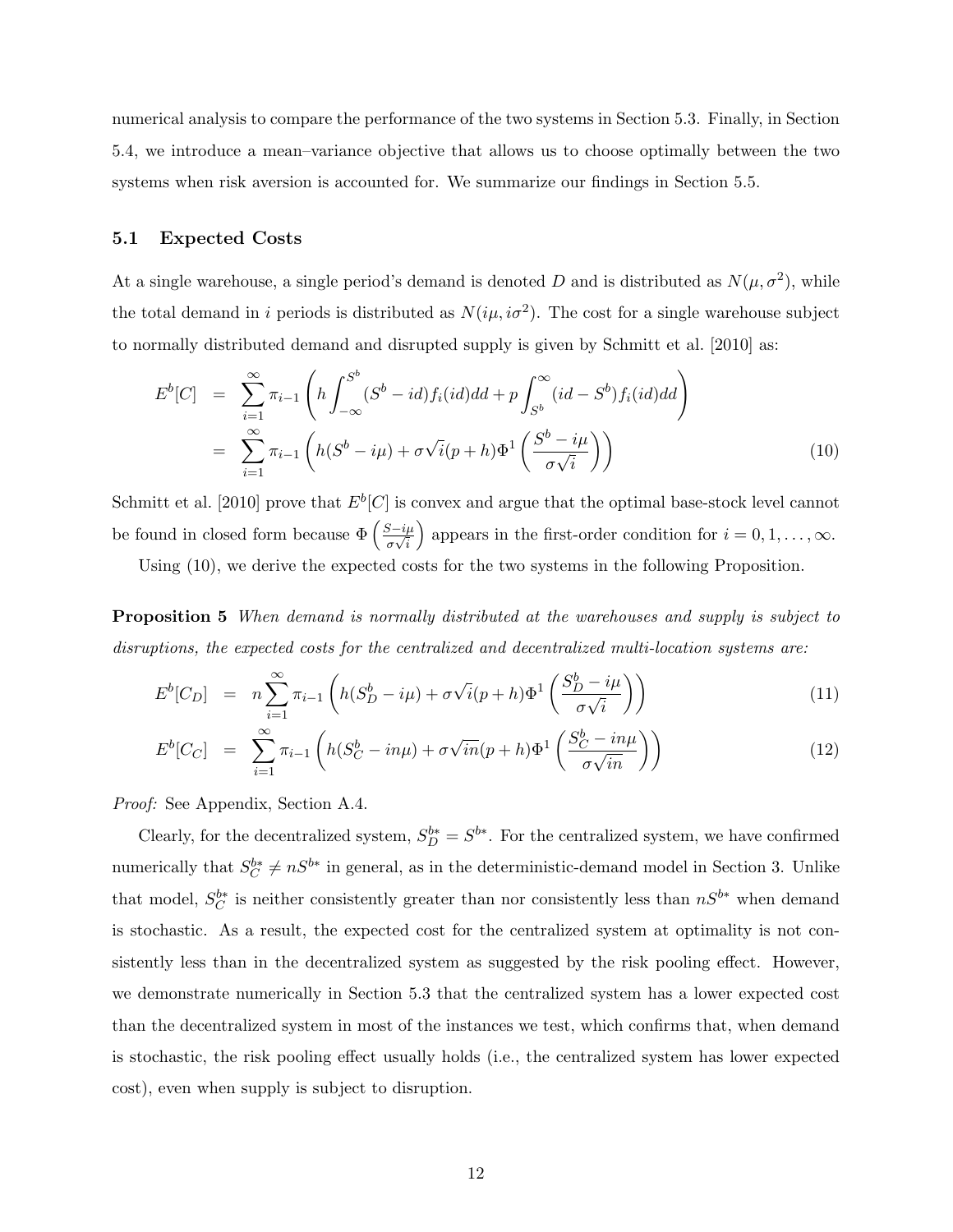#### 5.2 Cost Variance

We present the cost variance for arbitrary base-stock levels  $(S_D^b)$  in the decentralized system and  $S_C^b$  in the centralized system, respectively) in the following Proposition.

**Proposition 6** When demand is normally distributed at the warehouses and supply is subject to disruptions, the cost variances for the decentralized and centralized multi-location systems are:

$$
V^{b}[C_{D}] = n\left[\sum_{i=1}^{\infty} \pi_{i-1}\left((h^{2}S_{D}^{b})^{2} - 2S_{D}^{b}i\mu + i\sigma^{2} + i^{2}\mu^{2}) + 2i\sigma^{2}(p^{2} - h^{2})\Phi^{2}\left(\frac{S_{D}^{b} - i\mu}{\sigma\sqrt{i}}\right)\right) - \left(\sum_{i=1}^{\infty} \pi_{i-1}\left(h(S_{D}^{b} - i\mu) + \sigma\sqrt{i}(p+h)\Phi^{1}\left(\frac{S_{D}^{b} - i\mu}{\sigma\sqrt{i}}\right)\right)\right)^{2}\right]
$$
\n
$$
V^{b}[C_{C}] = \sum_{i=1}^{\infty} \pi_{i-1}\left(h^{2}(S_{C}^{b})^{2} - 2S_{C}^{b}ni\mu + ni\sigma^{2} + n^{2}i^{2}\mu^{2}) + 2ni\sigma^{2}(p^{2} - h^{2})\Phi^{2}\left(\frac{S_{C}^{b} - ni\mu}{\sqrt{1-\mu}}\right)\right) - \left(\frac{S_{C}^{b} - ni\mu}{\sqrt{1-\mu}}\right)^{2}\Phi^{2}\left(\frac{S_{C}^{b} - ni\mu}{\sqrt{1-\mu}}\right)
$$
\n
$$
(13)
$$

$$
V^b[C_C] = \sum_{i=1}^{\infty} \pi_{i-1} \left( h^2 (S_C^{b^2} - 2S_C^b n i \mu + n i \sigma^2 + n^2 i^2 \mu^2) + 2n i \sigma^2 (p^2 - h^2) \Phi^2 \left( \frac{S_C^b - n i \mu}{\sigma \sqrt{n i}} \right) \right) - \left( \sum_{i=1}^{\infty} \pi_{i-1} \left( h(S_C^b - n i \mu) + \sigma \sqrt{n i} (p + h) \Phi^1 \left( \frac{S_C^b - n i \mu}{\sigma \sqrt{n i}} \right) \right) \right)^2, \tag{14}
$$

where  $\Phi^1(\cdot)$  is the standard normal loss function and  $\Phi^2(\cdot)$  is the standard normal second-order loss function.

Proof: See Appendix, Section A.5.

We have confirmed numerically that it is not always true that  $V^b[C^*_{C}] \geq V^b[C^*_{D}]$  (as the risk diversification effect would suggest). However, we demonstrate numerically in Section 5.3 that this inequality holds for most of the instances we tested. Thus, when supply may be disrupted, the risk diversification effect usually holds (i.e., the decentralized system has lower cost variance), even when demand is stochastic.

#### 5.3 Numerical Study

In this section, we perform a numerical study to compare the performance of the two systems when supply disruptions and stochastic demand are present simultaneously. More specifically, we model the supply disruptions as a two-state, discrete-time Markov process with disruption probability  $\alpha$ and independent recovery probability  $\beta$ . (That is, the probability of being disrupted [not disrupted] next period given that the system is not disrupted [disrupted] in the current period is  $\alpha$  [ $\beta$ ].)

The steady-state probabilities for the disruption process are given by [Schmitt et al., 2010]:

$$
\pi_0 = \frac{\beta}{\alpha + \beta} \; ; \; \pi_i = \frac{\alpha \beta}{\alpha + \beta} (1 - \beta)^{i - 1}, i \ge 1 \tag{15}
$$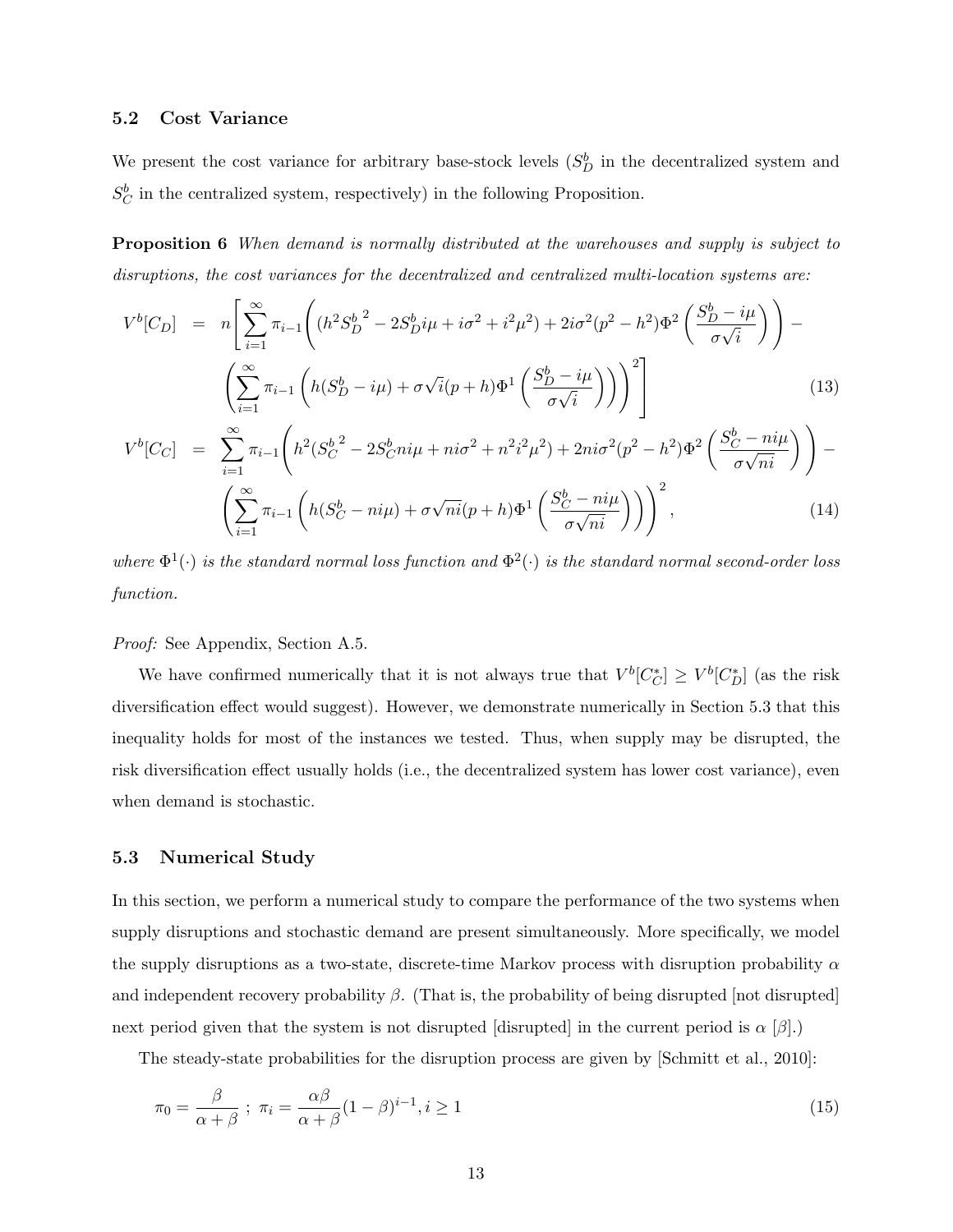| Table 2: Parameter Levels      |                                                   |  |  |  |
|--------------------------------|---------------------------------------------------|--|--|--|
| Variable                       | Values                                            |  |  |  |
| $\alpha$ (failure probability) | $0.001, 0.005, 0.025, 0.01, 0.02, 0.05,$          |  |  |  |
|                                | 0.08, 0.1, 0.15, 0.2, 0.25, 0.3                   |  |  |  |
| (recovery probability)         | 0.5, 0.75, 0.85, 0.90, 0.95, 0.99                 |  |  |  |
| $\sigma$ (demand st. dev.)     | 5, 10, 15, 20, 25, 50                             |  |  |  |
| $z = p/(p+h)$                  | $0.50, 0.60, 0.65, 0.68, 0.71, 0.74, 0.77, 0.80,$ |  |  |  |
| (newsvendor fractile)          | 0.83, 0.86, 0.89, 0.92, 0.95, 0.98, 0.99, 0.995   |  |  |  |

In Section 5.3.1, we vary the input parameters independently to determine the impact of each on the performance of the two systems. In Section 5.3.3 we examine the impact of the disruption characteristics on the systems.

#### 5.3.1 Impact of Parameters

We conducted a full-factorial experiment to determine the effect of the input parameters on the optimal base-stock levels and the cost mean and variance at optimality in the two multi-location systems. In this section, we are interested in how the parameters affect the performance metrics for a given set of customers. Therefore, we look at a system that has 6 customer sets, i.e.,  $n = 6$ . Without loss of generality, we fix  $\mu$  to be 150 and h to be 1 and then vary the single-location standard deviation,  $\sigma$ , and the stockout penalty, p, because the model is sensitive to changes in the ratios  $\sigma/\mu$ and  $z = p/(p+h)$  (the newsvendor fractile) rather than to changes in the individual parameters. In addition, we vary the disruption and recovery parameters  $\alpha$  and  $\beta$ . Table 2 lists the values tested for each parameter. The total number of parameter combinations is  $12 \times 6 \times 6 \times 16 = 6,912$ .

For each combination of parameters, we optimized the expected cost functions (11) and (12) numerically to solve for the optimal base-stock levels in both systems. For each instance, we evaluate the total stock levels  $(nS_D^{b*}$  or  $S_C^{b*}$ ), the expected costs at optimality  $E^b[C^*]$ , the cost variances at optimality  $V^b[C^*]$ , and the coefficient of variation (CV) of the cost at optimality, given by  $\rho^{b}(C^{*}) = \frac{\sqrt{V^{b}[C^{*}]} }{F^{b}[C^{*}]}$  $\frac{\mathcal{L}^b[\mathcal{C}^*]}{\mathcal{E}^b[\mathcal{C}^*]}$ . Table 3 summarizes the numerical results for the 6,912 instances we tested. The decentralized system has a higher total stock level at optimality in 87% of the instances tested. This occurs because of the discrete nature of disruptions. If demand is deterministic, then the optimal base-stock level is always an integer multiple of the demand (see Section 3.2), and demand stochasticity perturbs these discrete base-stock levels only slightly. Since the total standard deviation of demand is smaller in the centralized system, the jumps are less smooth (closer to the deterministic-demand solution) and may jump slightly above the optimal decentralized system levels.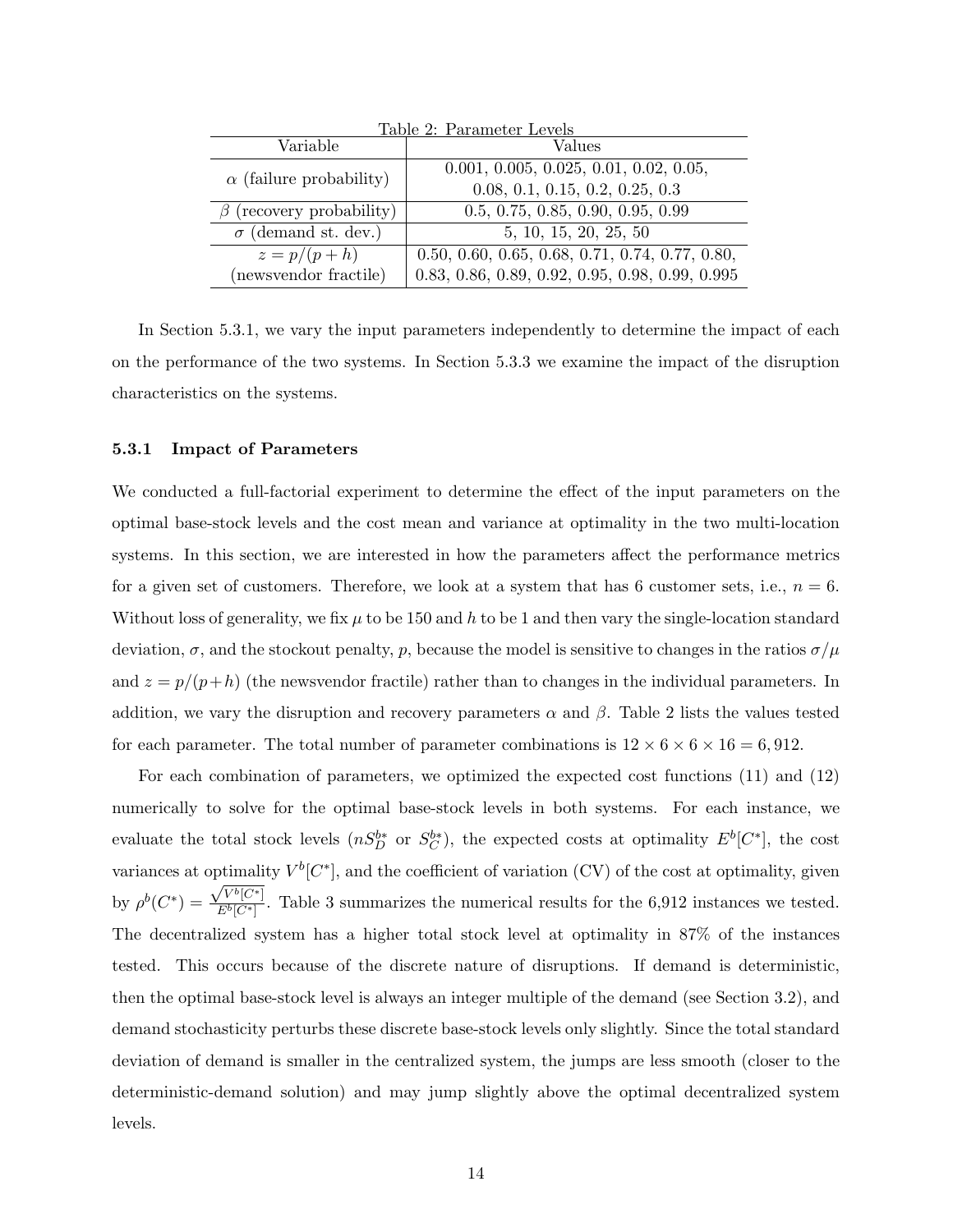| Decentralized  | Frequency | $(\%)$ |
|----------------|-----------|--------|
| Stocks More    | 6011      | 86.96% |
| Higher Cost    | 6901      | 99.84% |
| Lower Variance | 6909      | 99.96% |
| Lower CV       | 6909      | 99.96% |

Table 3: Decentralized system stocks more total inventory units, incurs higher expected total costs  $E^b[C^*]$  and lower cost variances  $V^b[C^*]$ , and therefore lower coefficient of variation  $\rho^b[C^*]$ , in most of the numerical experiments.



Figure 1: Coefficient of variation  $\rho^b[C^*]$  distribution for (a) decentralized system and (b) centralized system.

The decentralized system has a higher expected cost at optimality for 99% of the instances tested, which confirms the presence of the risk-pooling effect in that centralization reduces expected cost even with supply disruptions. In contrast to the higher expected cost, the decentralized system has lower cost variance/coefficient of variation in cost for more than 99% of the instances, which reveals the presence of the risk-diversification effect in that decentralization reduces the cost variance even under demand stochasticity. The histograms in Figure 1 provide a distributional view of the CV of the costs in decentralized and centralized systems. The range of CV for the decentralized system is from 0 to 3.5 while the range of CV for the centralized system is from 0 to 9, indicating that the cost variance is much higher in the centralized system.

Besides the overall results from the numerical study, we are interested in how individual parameters affects the results. Figure 2 plots the relative difference in  $E^b[C^*]$ ,  $V^b[C^*]$  and  $\rho^b[C^*]$  between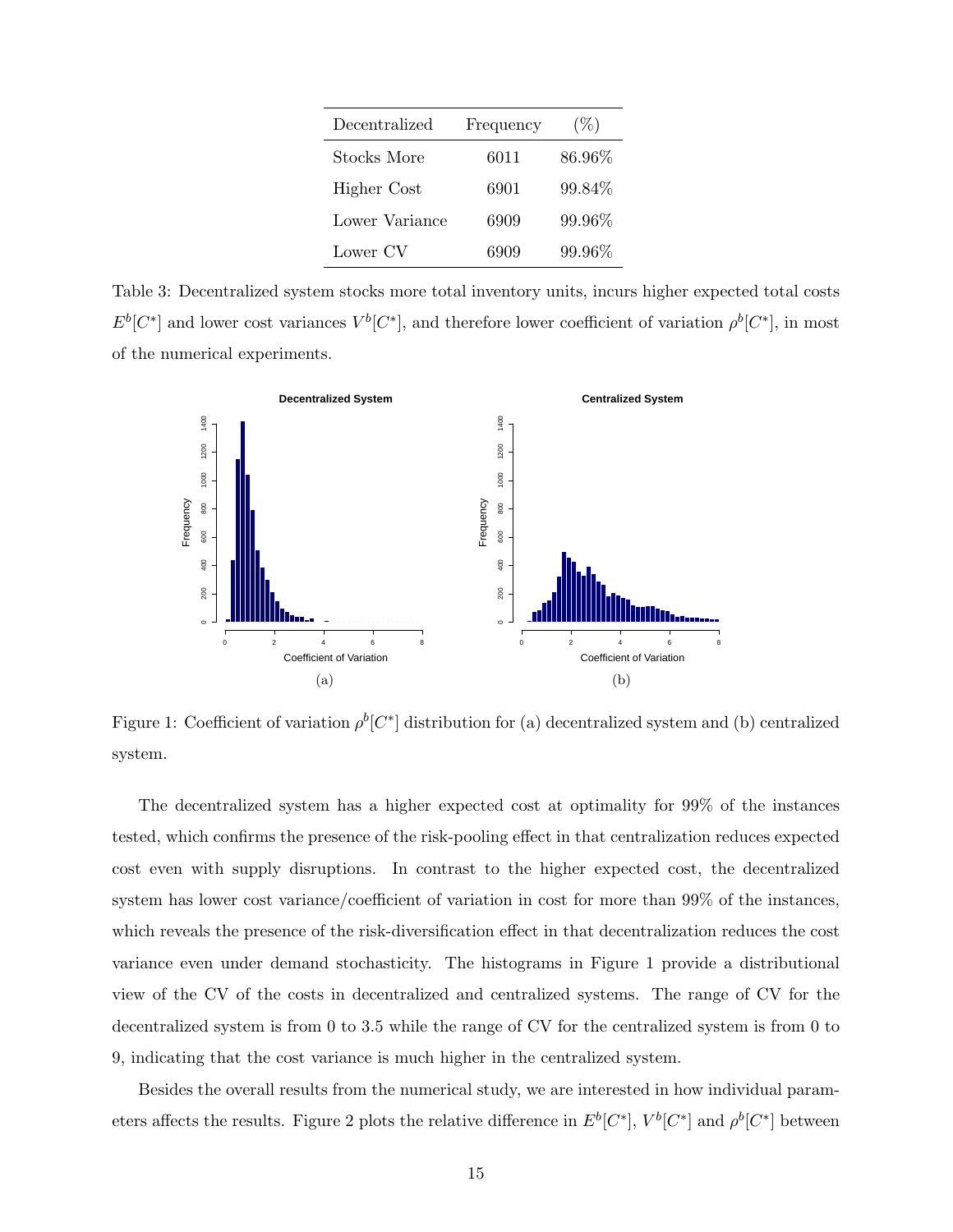the decentralized and the centralized system for different parameters. We found that the difference in expected cost is more sensitive to changes in parameters than the difference in cost variance is. The benefits of risk pooling/centralization are enhanced when  $\sigma$  increases, z decreases,  $\alpha$  decreases, or  $\beta$  increases. That is to say, the expected cost reduction from centralization is increased if high uncertainty in demand is observed, backlogging incurs low penalty cost, disruptions in supply do not occur frequently, or the recovery rate is high. The intuition for these observation is as follows. The risk pooling effect is more pronounced when the demand uncertainty is high, as is evident from the model in Section 4. When the recovery rate is high, or the supply disruptions are not frequent, the supply suffers low uncertainty, as in the deterministic supply model in Section 4, and therefore risk pooling benefits. When the penalty cost is low, the cost of depleting the stocks during disruptions is low, which has the same effect as low disruption rate, and therefore risk pooling benefits.

We found the cost variance is, in general, lower for the decentralized system, confirming the risk diversification effect. Although the difference in cost variance is not sensitive to parameter changes, their relative impacts on the system configuration decision, which are reflected by the coefficients of variation, are visible. The risk diversification effect is more pronounced when  $\sigma$  decreases, z increases,  $\alpha$  increases, or  $\beta$  decreases, which are the opposite conditions for the risk pooling effects to be visible. We can therefore use similar arguments as before to interpret such results.

#### 5.3.2 Impact of Number of Demand Locations

We next present the impact of the number of demand locations,  $n$ , on the differences between the centralized and decentralized systems. Instead of varying n independently, we fix the total demand  $n\mu$  to be 900 and the total demand standard deviation  $\sqrt{n}\sigma$  to be 60, and then vary the number of demand locations  $n$  to obtain the demand distribution at individual facilities. This setting best mimics the situation in which the total demand in the market is stable and the demand at each individual facility depends on the number of facilities built. We tested eight scenarios consisting of the various combinations of the following: disruption rate  $\alpha$  is low/high, recovery rate  $\beta$  is low/high and newsvendor fractile  $z$  is low/high. Figure 3 summarizes the differences in expected cost and cost variances for the two systems.

As is expected, an increase in the number of facilities amplifies the risk pooling effect as well as the risk diversification effect. The risk pooling effect is most amplified when the disruption rate  $\alpha$ is low and the newsvendor fractile  $z$  (or the penalty cost  $p$ ) is low. The underlying intuition falls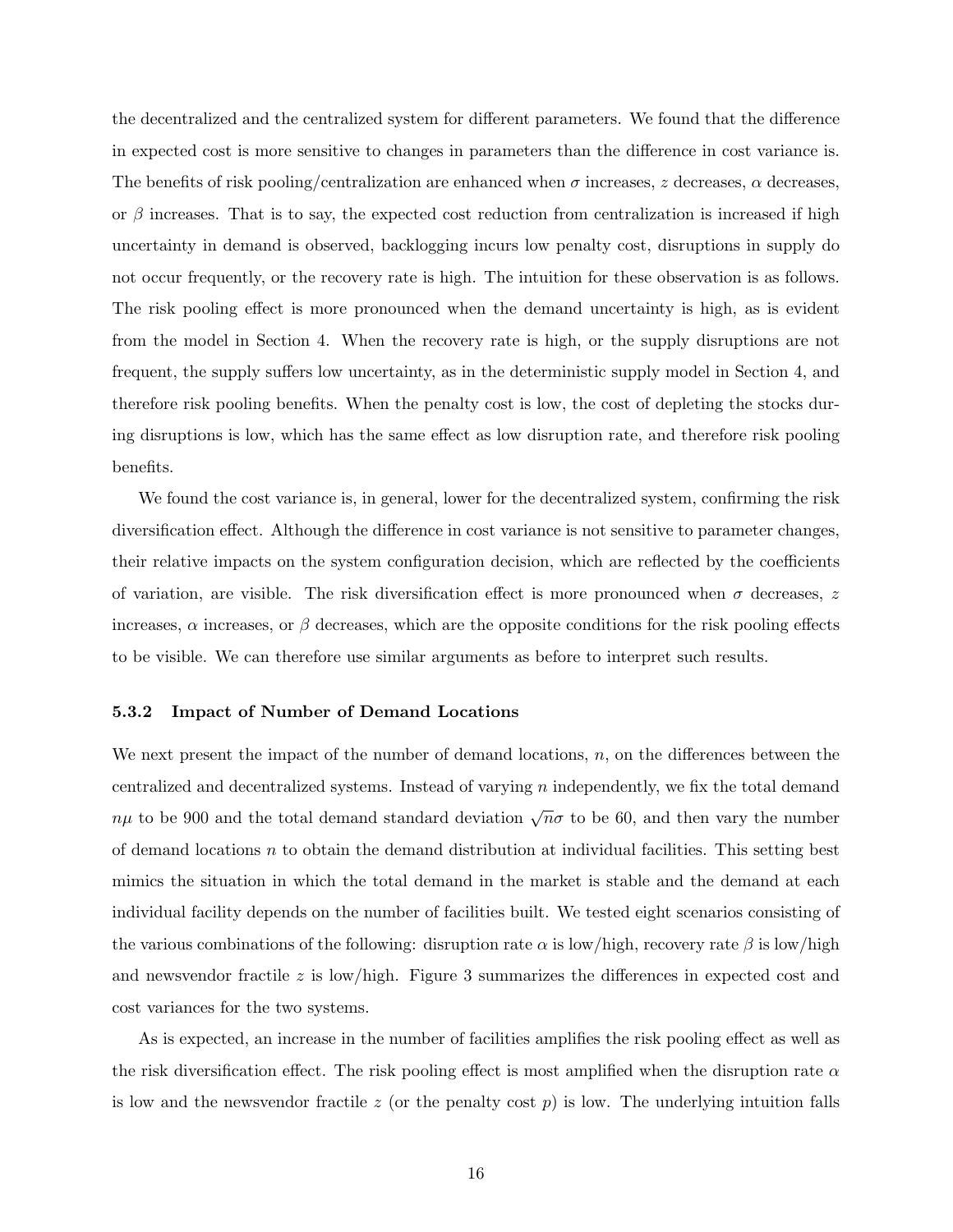

Figure 2: Relative difference in expected cost  $\left(\frac{E^b[C_D]-E^b[C_C]}{E^b[C-]} \right)$  $\frac{[V_D]-E^b[C_C]}{E^b[C_C]}$ ), cost variance $\frac{V^b[C_D]-V^b[C_C]}{V^b[C_C]}$  $\frac{\sum_{D} V^{\circ} [C_C]}{V^b [C_C]},$  and coefficient of variation  $\left(\frac{\rho^b [C_D] - \rho^b [C_C]}{ab [C_C]}\right)$  $\frac{D[-\rho^{\circ}(C_C])}{\rho^b[C_C]}$  of decentralized and centralized systems at optimality.

into the same argument as in Section 5.3.1. But the reduction in expected cost from risk pooling is smaller in scale when the disruption rate is high or the penalty cost is high. In contrast, the reduction in cost variance due to the risk diversification effect is visible in all scenarios. As a result, as long as the supply disruptions are frequent or the stockout penalty is high, risk-diversification is more pronounced than risk-pooling. We therefore can conjecture that a risk-averse decision maker will be in favor of a decentralized system, which is confirmed by the implementation of the mean–variance objective in Section 5.4.

#### 5.3.3 Impact of Disruption Profile

Two pairs of  $(\alpha, \beta)$  values may result in the same fraction of periods disrupted, defined as

$$
1 - \pi_0 = \frac{\alpha}{\alpha + \beta},\tag{16}
$$

but still have very different characteristics. For example, if  $\alpha$  and  $\beta$  are both close to 0, then disruptions are rare but long, while if they are both close to 1, then disruptions are frequent but short. Snyder and Tomlin [2008] refer to the frequency/duration characteristics of a disruption as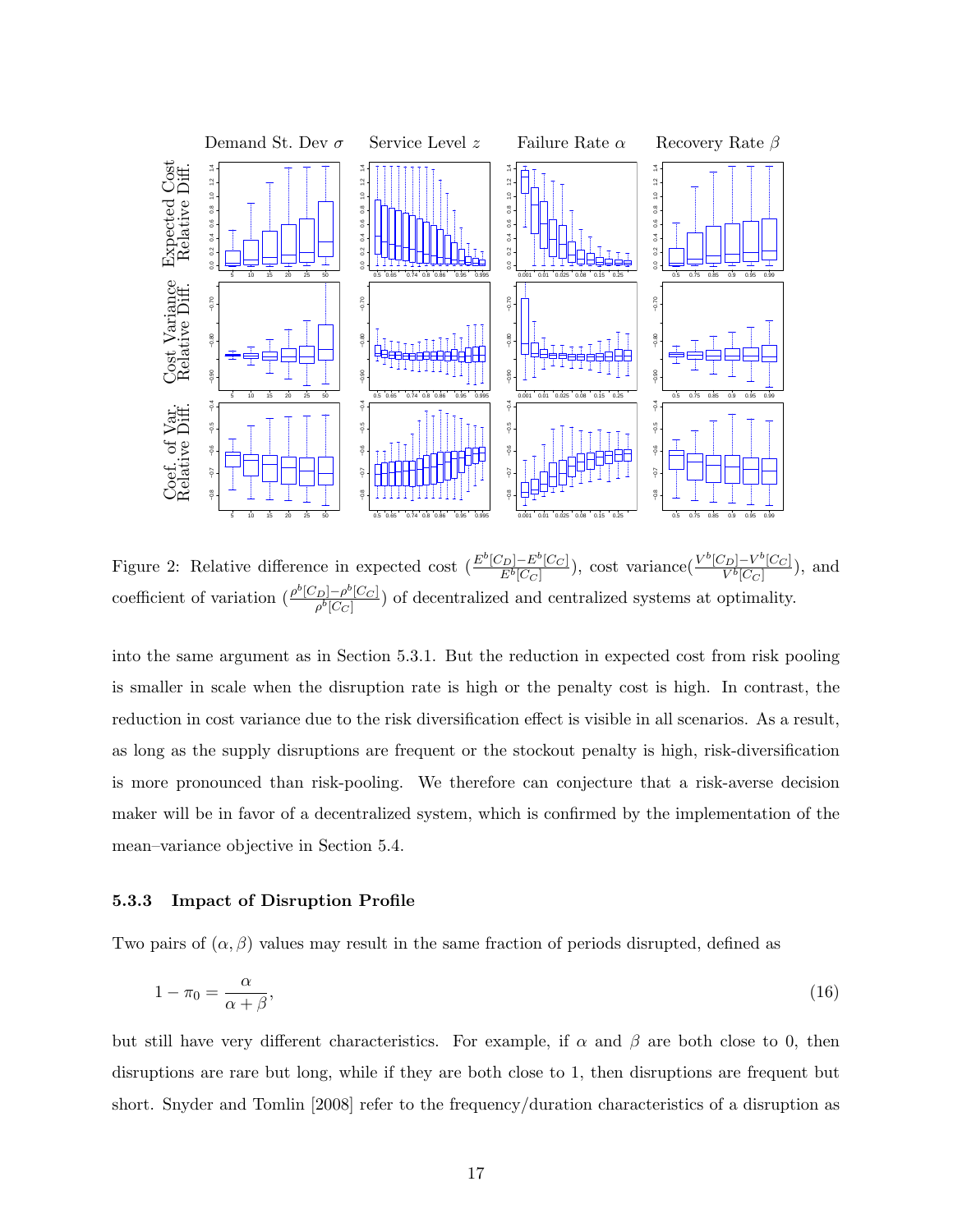

Figure 3: Risk pooling (expected cost reduction) and risk diversification (cost variance reduction) of centralized and decentralized systems under low/high disruption rate, low/high recovery rate, and low/high stockout penalty.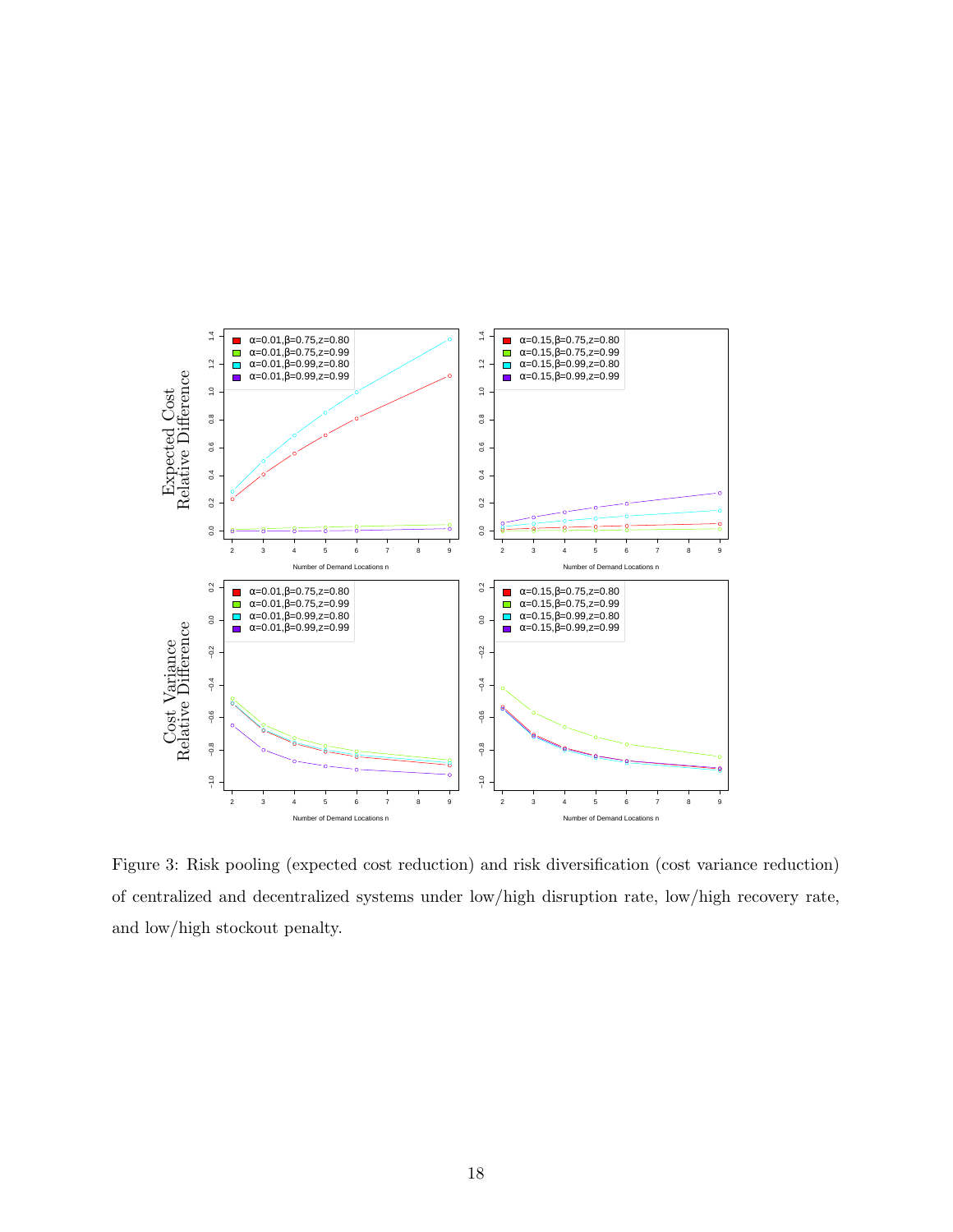the *disruption profile*. In this section, we study the effect of the disruption profile on the optimal base-stock levels and performance measures of the two systems.

We generated twelve groups of  $(\alpha, \beta)$  pairs. Within each group, the  $(\alpha, \beta)$  pairs have the same percentage down-time (16) but a different disruption profile. For each  $(\alpha, \beta)$  pair, we vary the disruption rate  $\alpha$  in eight levels if a valid corresponding  $\beta$  can be found. In all instances, we set  $\sigma = 25$  and  $p = 4$  (newsvendor fractile  $z = 80\%$ ) and, as before, set  $n = 6$ ,  $h = 1$  and  $\mu = 150$ . Figure 4 presents the CV difference  $\frac{\rho[C_{D}^{*}] - \rho[C_{C}^{*}]}{\rho[C^{*}]}$  $\frac{p_1 - p_1 \cup c_1}{p_1 \cup c_2}$ , which captures the relative impact of cost variance with respect to expected cost, for the centralized and decentralized systems. The figure suggests that the disruption profile has a significant impact on the performance measures.

The difference in CV slightly increases when the percent down-time decreases. Moreover, the difference in CV increases when the disruption rate increases for given percent down-time. This implies that the risk-diversification effect is more pronounced when the disruptions are frequent/short rather than rare/long. These results confirm results by Snyder and Tomlin [2008], Tomlin [2006], and others that suggest that rare/long disruptions are more difficult to plan for than frequent/short ones. In other words, when disruptions are more frequent, the risk pooling effect is less pronounced and the risk diversification effect is more pronounced.

#### 5.4 Optimal Risk-Averse Design

We have shown that for the OWMR system with both supply disruptions and stochastic demand, inventory decentralization reduces the cost variance via the risk-diversification effect while centralization reduces the expected cost via the risk-pooling effect. It is natural to ask which effect is more pronounced, and therefore which system a risk-averse decision maker should prefer.

#### 5.4.1 Mean–Variance Objective

We employ the classical mean–variance approach, minimizing the following objective function:

$$
(1 - \kappa)E[C] + \kappa V[C] \tag{17}
$$

where  $\kappa \in [0,1]$ . The larger  $\kappa$  is, the more risk-averse the decision maker is. Many other objectives for risk-averse decision making have been proposed in the finance and operations literature. We chose to focus on the mean–variance objective primarily for analytical tractability. Numerical studies using the Conditional Value-at-Risk (CVaR) objective produced similar insights, but a more formal theoretical analysis was precluded by the increased complexity of the objective function.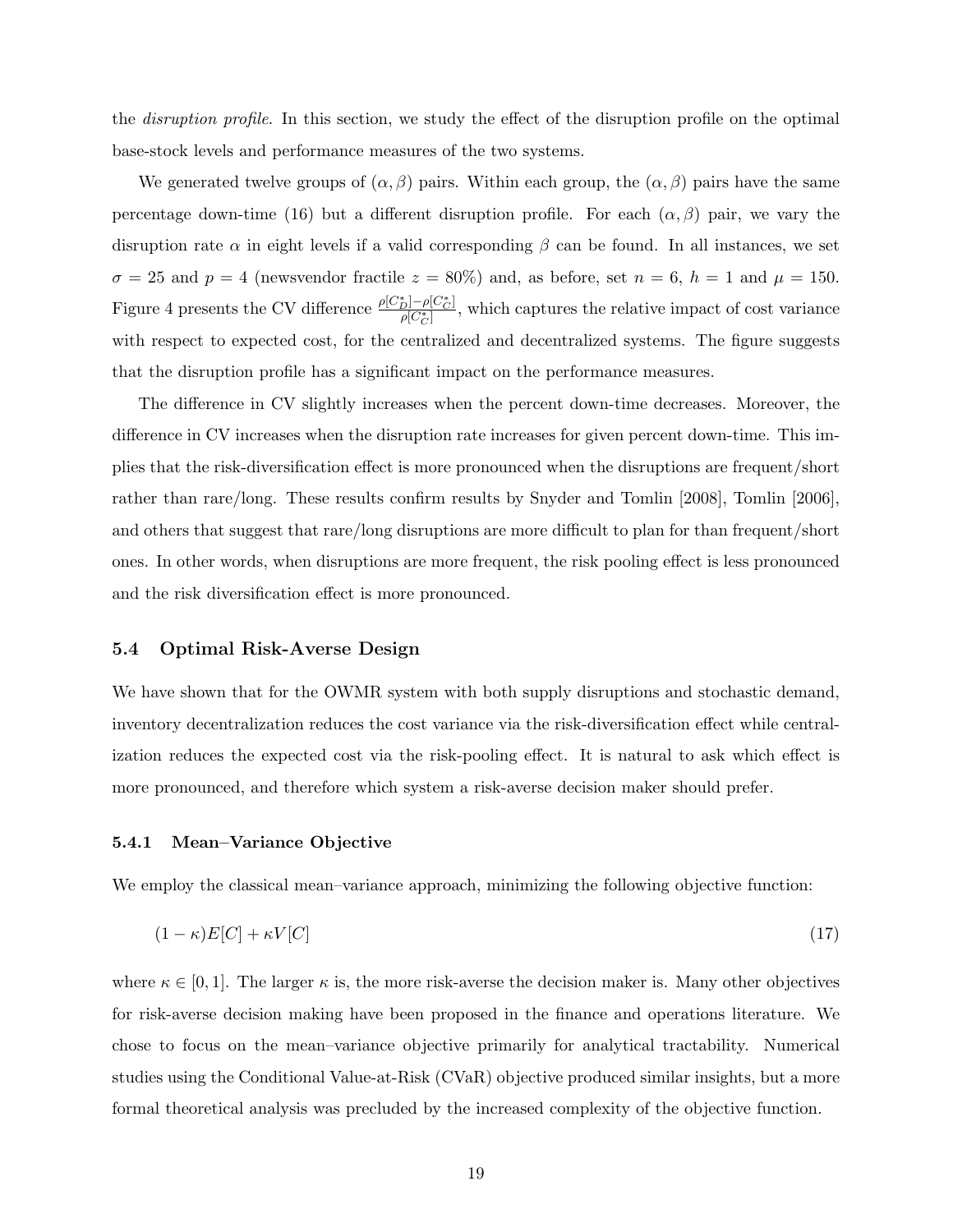

Figure 4: Reduction in coefficient of variation via decentralization increases when disruption rate  $\alpha$  increases for different disruption profiles.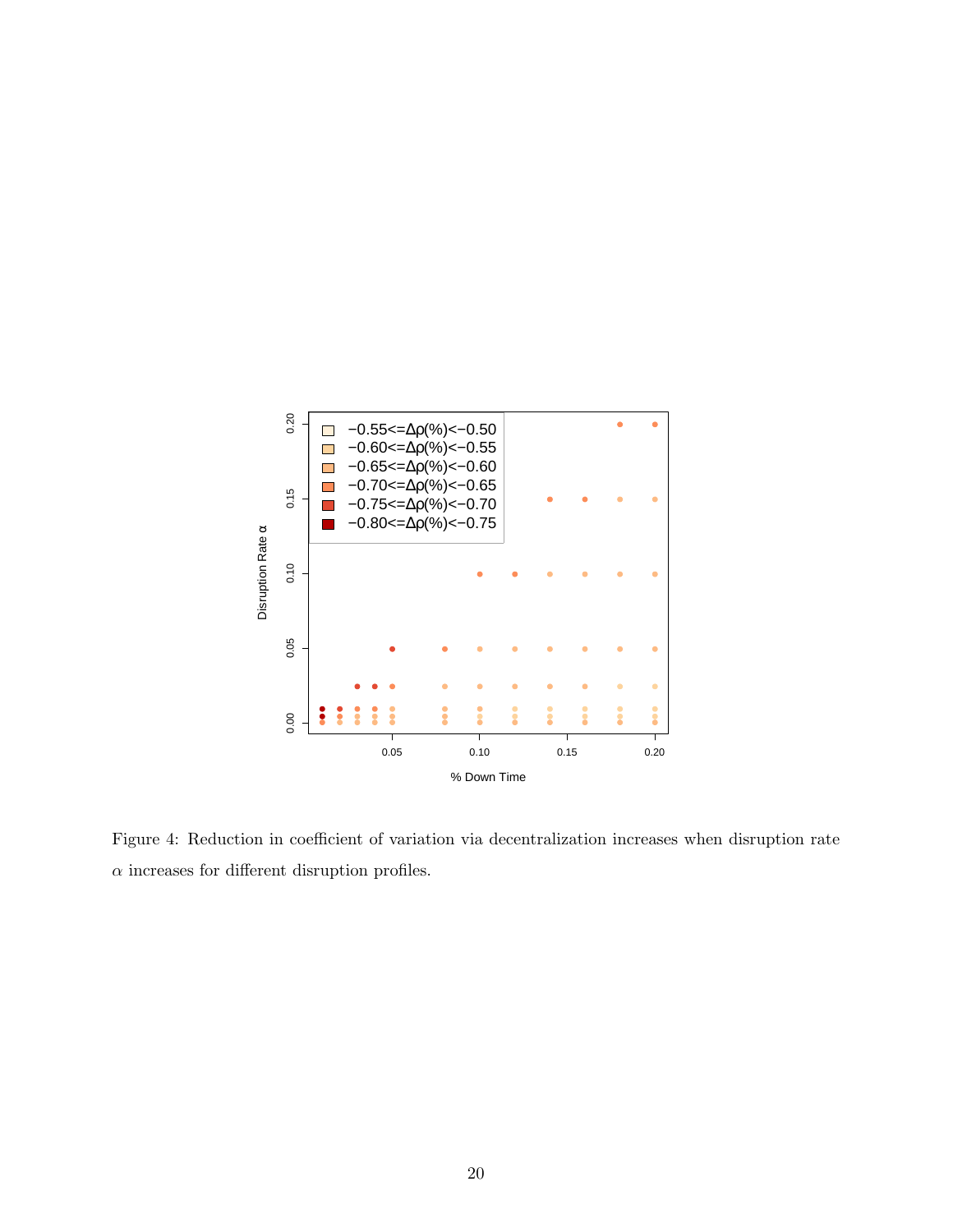We optimized (17) numerically using a line-search procedure. This function is neither convex nor concave for all values of  $\kappa$ . There are values of  $\kappa$  and  $S_b$  such that (17) is convex and values for which it is not convex. By testing the function numerically, we found that for  $\kappa \leq 0.05$ , the range we used in our tests below, (17) is convex at nearly every value of  $S^b$ , with the exception of  $S^b \approx 0$ . We also found that the function is convex for all  $S \geq \mu$ , in the instances we tested, and this range typically includes the optimal base-stock level. Moreover, the second derivative of (17) is positive at the solution found by our optimization procedure for every instance we tested. Therefore, we are confident that our results represent the globally optimal solutions for each instance.

#### 5.4.2 Numerical Study

One might argue that, because the variance term typically has a higher order of magnitude than the expected cost term, the mean-variance objective would artificially favor the decentralized system, since it has a lower cost variance. Therefore, we chose to minimize the mean-standard deviation objective  $(1 - \kappa)E[C] + \kappa \sqrt{V[C]}$  instead of the mean-variance objective  $(1 - \kappa)E[C] + \kappa V[C]$ . (Our numerical tests, not given in detail here, confirm that the mean-variance objective gives similar results.) Our numerical study shows that even for very small values of  $\kappa$ , the decentralized system is almost always optimal under the mean-standard deviation objective  $(1 - \kappa)E[C] + \kappa \sqrt{V[C]}$ . As long as disruption rate  $\alpha$  is high enough (exceeds 0.01) or the recovery rate  $\beta$  is no better than 0.80 ( $\beta = 1$  corresponds to immediate response), the decentralized system is always optimal. This implies that if the firm is subject to either frequent supply disruption or slow disruption response, than decentralized system configuration should be preferred for a risk-averse decision maker.

In order to investigate the conditions under which centralization would be an optimal choice, we consider the case where the supply is fairly stable. We set  $n = 6$ ,  $\mu = 150$ ,  $\sigma = 25$ ,  $\alpha = 0.001$ , and  $\beta = 0.95$ , resulting in a percent down-time of 1.05%. Figure 5 plots the regions in which each system is optimal for  $\kappa \in [0,1]$  and  $p/(p+h) \in (0,1)$  (keeping h fixed to 1, i.e.,  $p \in (0,\infty)$ ) and a zoom-in when the newsvendor fractile is greater than 0.5, i.e.,  $p \in [1,\infty)$ . The region in which the centralized system is optimal is barely visible for the choice of high service level / high stockout penalty. Clearly, the centralized system is optimal only for very risk-neutral decision makers operating under low service levels: for  $\kappa \geq 0.08$  and  $p/(p+h) \geq 0.5$ , the decentralized system is almost always optimal. When  $\kappa = 0.5$ , i.e., when the decision maker places the same importance on the expected cost and the cost variation (standard deviation), centralization is optimal only if the stockout penalty is under 0.2, i.e., centralization is optimal only if the service level is set to be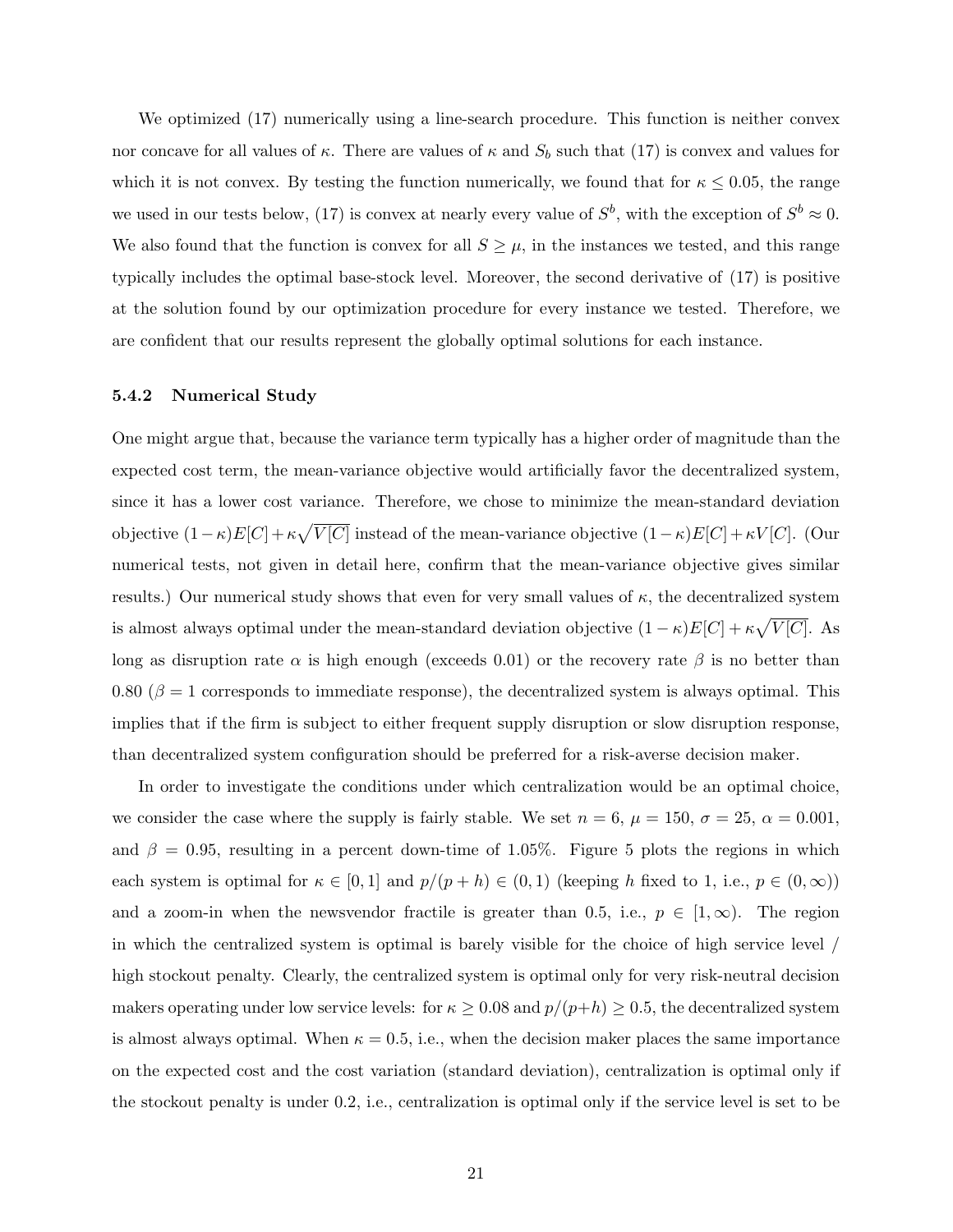

Figure 5: Left: Optimal system configuration under 1.05% down time with various choices of newsvendor fractile z / stockout penalty p and risk aversion level  $\kappa$ . Right: A zoom-in of the left figure for  $z \geq 0.5$ .

very low. The intuition behind this result can be reasoned as follows. When stockouts are relatively expensive, i.e., z is low, the impact of supply risk on the cost is small compared to the demand risk, and therefore the firm should centralize in order to mitigate the demand risk through the risk pooling effect. When stockouts are relatively expensive, i.e.,  $z$  is high, the variability dominates the objective, and the firm therefore should decentralize in order to mitigate the supply risk due through the risk diversification effect.

The numerical studies suggest that the magnitude of the cost variance dominates the expected cost for a risk-averse decision maker, as was implied in Figure 1. Therefore, a risk-averse decision maker will always prefer a decentralized system configuration when the uncertainty in supply reaches a certain level.

#### 5.5 Summary of Numerical Comparisons

For the multi-location system subject to both demand uncertainty and supply disruptions:

- The risk-diversification effect exists, resulting in lower cost variance in the decentralized system
	- The risk-diversification effect is more pronounced when disruptions are more frequent, longer and more costly
- The risk-pooling effect exists, resulting in lower expected cost in the centralized system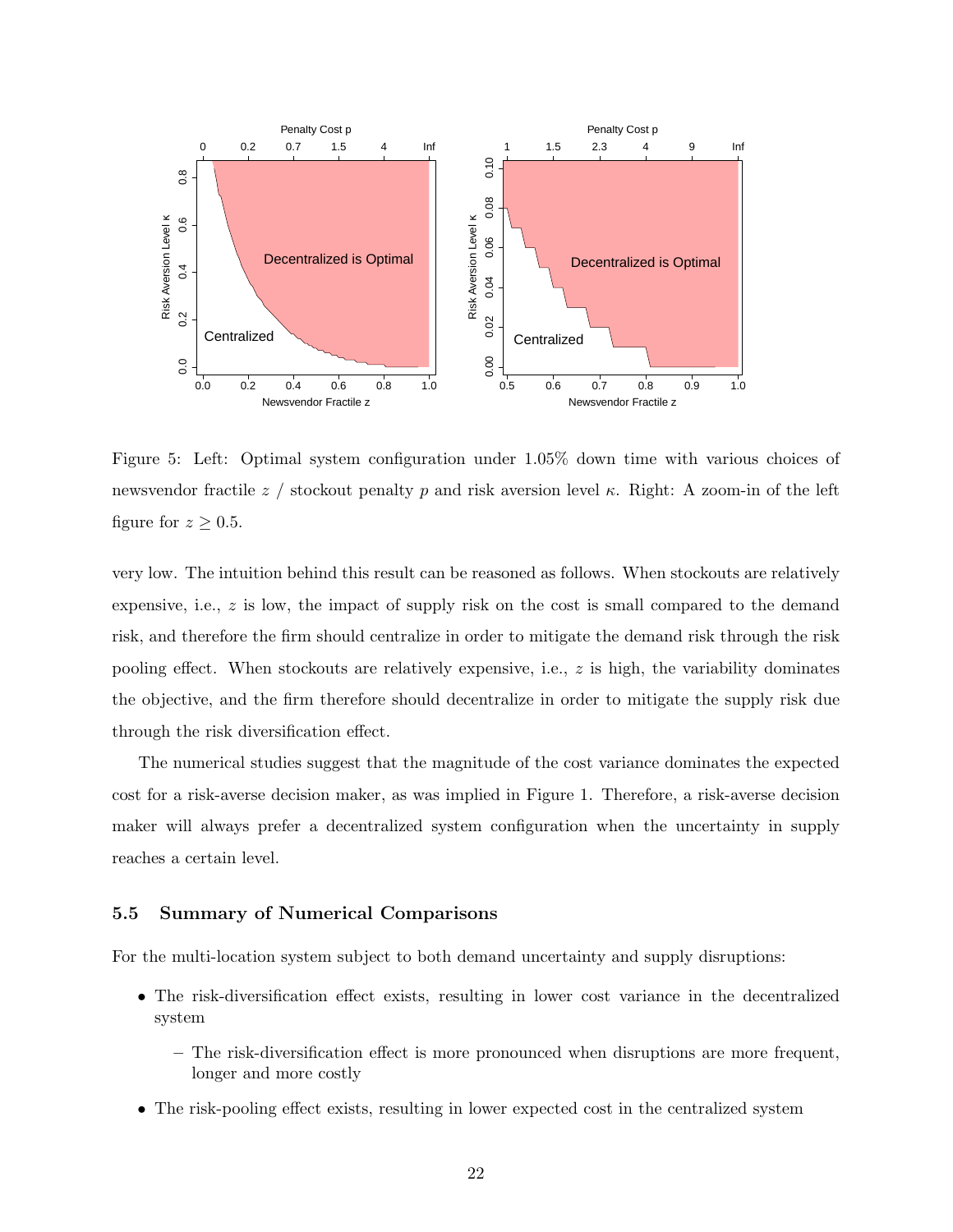- An increase in the number of locations amplifies the risk-pooling effect as well as the risk-diversification effect
- The magnitude of the risk-pooling effect is less than that of the risk-diversification effect unless the supply disruptions are rare or the stockout penalty is low
- The number of demand locations affects the optimal solutions
	- The risk-pooling effect does not always result in lower total base-stock levels
	- The risk-pooling effect is more pronounced when disruptions are less frequent and shorter, or when demand is more variable
- Disruption profiles affect the optimal solutions
	- For the same percent down-time, more frequent disruptions result in more pronounced risk-diversification effect
	- Rare/long disruptions are more difficult to plan for than frequent/short ones through decentralization
- For a risk-averse firm, the decentralized system is typically the optimal inventory design
	- This holds unless service level (newsvendor fractile),  $\kappa$  value, or failure probabilities are very low

In conclusion, a risk-averse decision maker will prefer a decentralized system unless supply uncertainty is very low or the penalty cost is low, because the magnitude of risk-diversification effect dominates the risk-pooling effect in most of the cases.

# 6 Conclusions

In this paper, we consider a multi-location system with both supply and demand uncertainty. We investigate the risk-diversification effect, in which the expected cost is the same in the centralized and decentralized systems but the cost variance is smaller in the decentralized system. The intuition behind this effect is that by distributing inventory at multiple sites, the impact of any one disruption is smaller, even though each site is still affected by the same number of disruptions. The firm benefits from not putting all its eggs in one basket; although the same number of eggs may be destroyed, they are not all destroyed at once. We proved that the risk-diversification effect occurs in multi-location systems with supply disruptions.

In contrast, the classical risk-pooling effect prevails under demand uncertainty; under this effect, the expected cost is smaller in the centralized system, and we prove that the variance is equal in the two systems. We showed numerically that, when disruptions and demand uncertainty are both present, both effects occur to a certain extent, but that in most cases the risk-diversification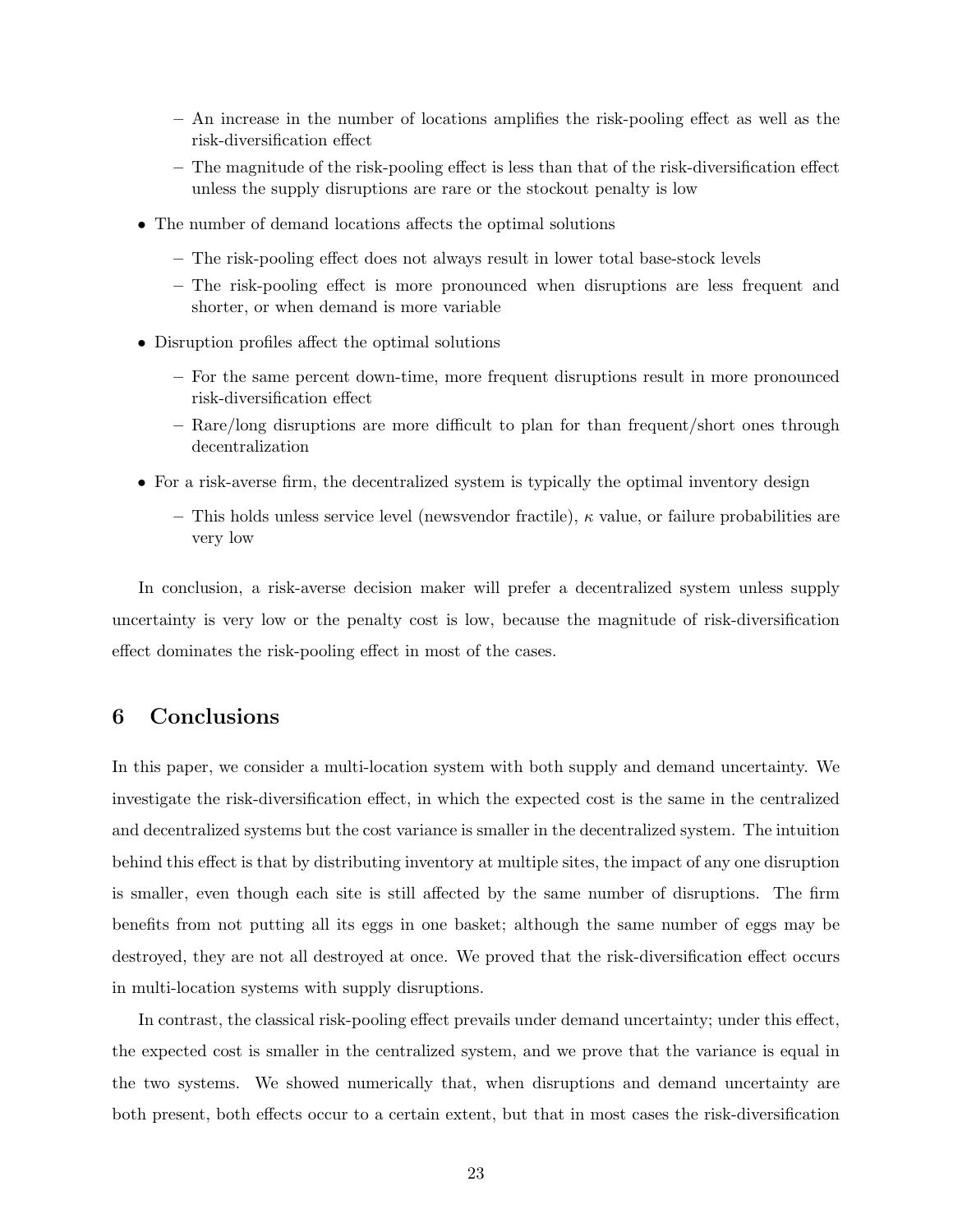effect strongly dominates the risk-pooling effect. Therefore, a decentralized system is optimal when disruptions and demand uncertainty are both present, except when the service level (newsboy fractile) is very low, the firm is very risk neutral, and/or the system is very reliable.

Natural extensions to this research can be made by relaxing the assumptions in our models. For example, we assumed zero fixed ordering costs. An argument could be made that this ignores an additional cost benefit from centralization; synchronizing orders could reduce the total fixed costs. However, as we have shown, risk diversification would suggest that a risk-averse firm should not synchronize orders if individual shipments may be disrupted at the supplier.

Another extension could relax our assumption of independently distributed disruptions. Eppen [1979] shows that demand correlation affects the magnitude of the risk pooling effect; positively correlated demand decreases the risk pooling benefits of centralization and negatively correlated demand increases them. A similar study could be conducted for supply uncertainty. We would expect that positively correlated supply disruptions would decrease the risk diversification benefits of decentralization, whereas negatively correlated disruptions would increase those benefits.

Another obvious extension to our work could address the assumption that inventory can only be held at one echelon of the supply chain, which we made to simplify our analysis and clarify our conclusions. Of course, centralized and decentralized systems are not the only choices available to a firm operating in a multi-location environment; the firm may also choose a hybrid system in which inventory is held at both echelons. Such a system may well provide a desirable balance between the risk-diversification and risk-pooling effects. These systems are significantly harder to analyze (as the literature on multi-location system attests), but an investigation of these two competing effects in this context is an important avenue for future research.

# 7 Acknowledgments

This research was supported in part by National Science Foundation grants DGE-9972780, DMI-0522725, and DMI-0621433. This support is gratefully acknowledged.

### References

- Aydin Alptekinoglu, Arunava Banerjee, Anand Paul, and Nikhil Jain. Inventory pooling to deliver differentiated service. Manufacturing  $\mathcal C$  Service Operations Management, 15(1):33-44, 2013.
- Zümbül Atan and Lawrence V Snyder. Inventory strategies to manage supply disruptions. In Supply Chain Disruptions, pages 115–139. Springer, 2012.
- S. Axsäter. *Inventory Control.* Kluwer Academic Publishers, Boston, MA, first edition, 2000.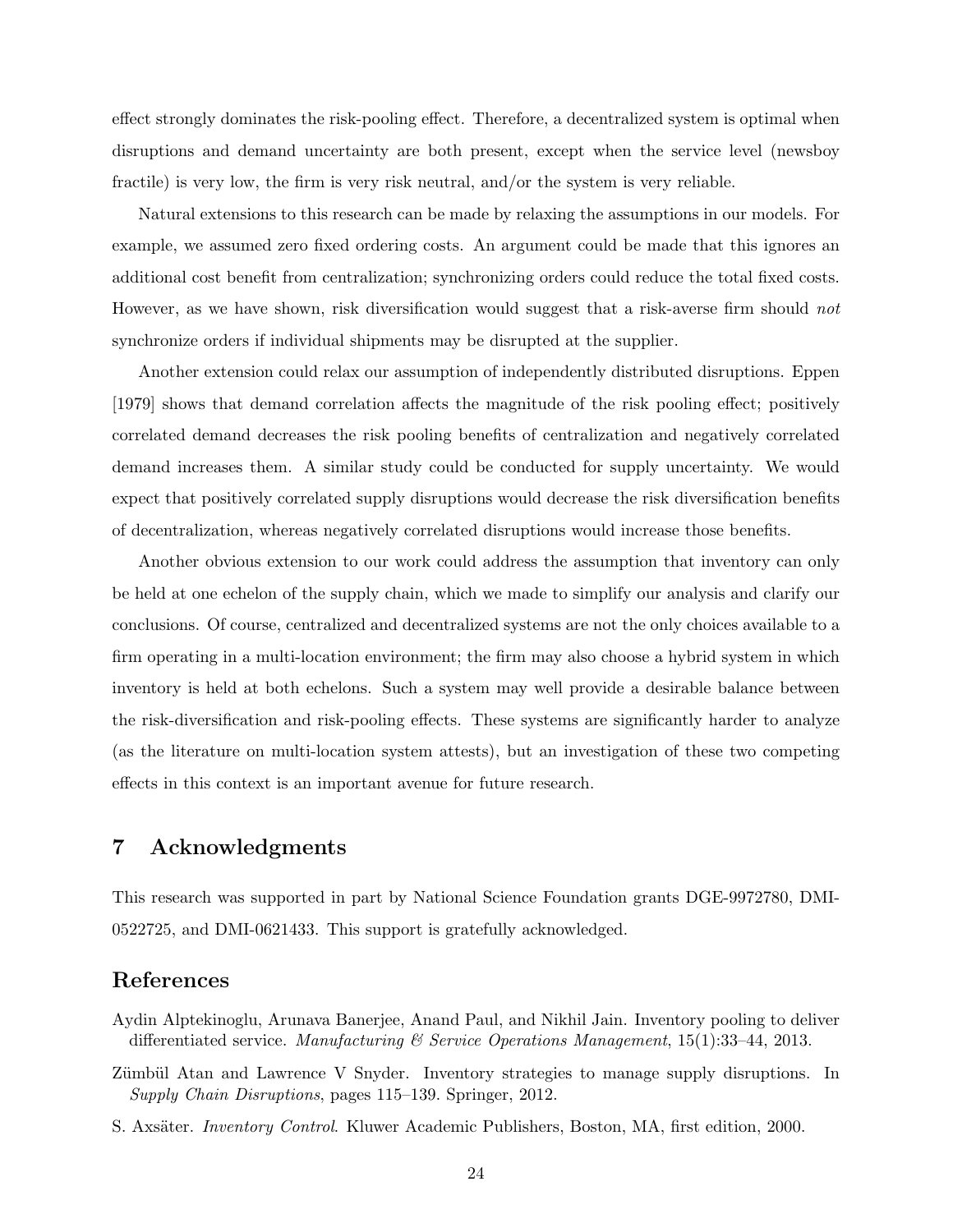- Goker Aydin, Volodymyr Babich, Damian R. Beil, and Zhibin Ben Yang. Decentralized Supply Risk Management. In Handbook of Integrated Risk Management in Global Supply Chains, pages 389–424. John Wiley & Sons, New York, 2012.
- Volodymyr Babich, Apostolos N. Burnetas, and Peter H. Ritchken. Competition and Diversification Effects in Supply Chains with Supplier Default Risk. Manufacturing  $\mathscr{C}$  Service Operations Management, 9(2):123–146, 2007.
- Emre Berk and Antonio Arreola-Risa. Note on "future supply uncertainty in eoq models". Naval Research Logistics (NRL), 41(1):129–132, 1994.
- Oded Berman, Dmitry Krass, and M Mahdi Tajbakhsh. On the benefits of risk pooling in inventory management. Production and Operations Management, 20(1):57-71, 2011.
- X. Chen, M. Sim, D. Simchi-Levi, and P. Sun. Risk aversion in inventory management. Operations Research, 55(5):828–842, 2007.
- S. Chopra, G. Reinhardt, and U. Mohan. The importance of decoupling recurrent and disruption risks in a supply chain. Naval Research Logistics, 54(5):544–555, 2007.
- Charles J Corbett and Kumar Rajaram. A generalization of the inventory pooling effect to nonnormal dependent demand. Manufacturing  $\mathcal B$  Service Operations Manugement, 8(4):351–358. 2006.
- M. Dada, N. Petruzzi, and L. Schwarz. A newsvendor's procurement problem when suppliers are unreliable. Manufacturing & Service Operations Management,  $9(1):9-32$ , 2007.
- L. Eeckhoudt, C. Gollier, and H. Schlesinger. The risk-averse (and prudent) newsboy. Management Science, 41(5):786–794, 1995.
- SC Ellis, Jeff Shockley, and RM Henry. Making sense of supply disruption risk research: A conceptual framework grounded in enactment theory. Journal of Supply Chain Management, 47(2): 65–96, 2011.
- Gary D Eppen. Note: Effects of centralization on expected costs in a multi-location newsboy problem. Management Science, 25(5):498–501, 1979.
- W. J. Hopp and Z. Liu. Protecting supply chain networks against catastrophic failures. Working paper, Dept. of Industrial Engineering and Management Science, Northwestern University, Evanston, IL, 2006.
- Mahmut Parlar and Defne Berkin. Future supply uncertainty in eoq models. Naval Research Logistics (NRL), 38(1):107–121, 1991.
- Colin Paterson, Gudrun Kiesmüller, Ruud Teunter, and Kevin Glazebrook. Inventory models with lateral transshipments: A review. European Journal of Operational Research, 210(2):125–136, 2011.
- Lian Qi. A continuous-review inventory model with random disruptions at the primary supplier. European Journal of Operational Research, 225(1):59–74, 2013.
- T Sawik. Selection of supply portfolio under disruption risks. Omega, 39(2):194–208, 2011.
- Tadeusz Sawik. Selection of resilient supply portfolio under disruption risks. Omega, 41(2):259–269, 2013.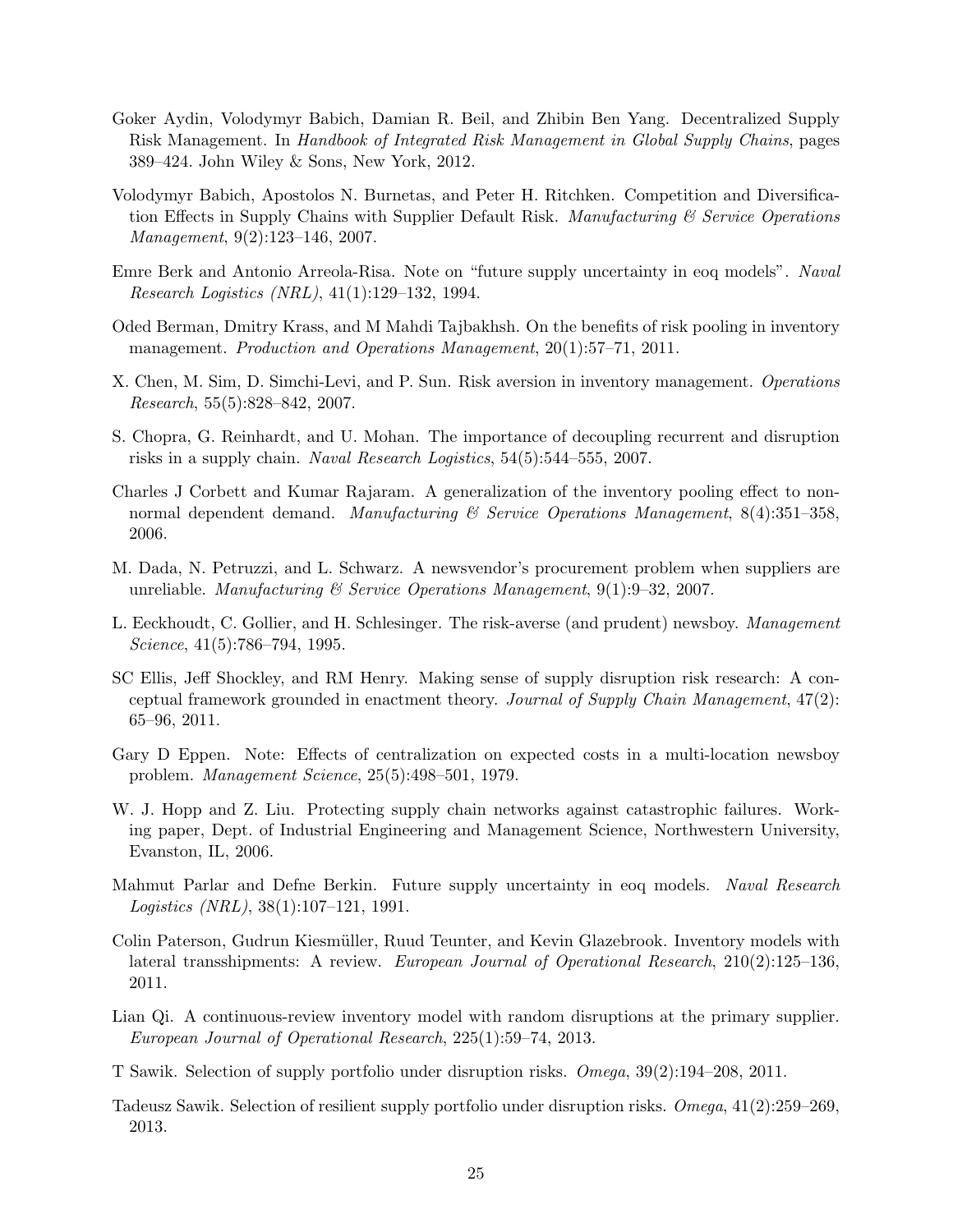- A. J. Schmitt and L. V. Snyder. Infinite-horizon models for inventory control under yield uncertainty and disruptions. Computers and Operations Research, 39:850–862, 2012.
- A. J. Schmitt, L. V. Snyder, and Z. J. M. Shen. Inventory systems with stochastic demand and supply: Properties and approximations. European Journal of Operational Research, 206(2):313– 328, 2010.
- L. V. Snyder. A tight approximation for a continuous-review inventory model with supplier disruptions. International Journal of Production Economics (forthcoming), 2014.
- L. V. Snyder and B. Tomlin. Inventory management with advanced warning of disruptions. Working paper, P.C. Rossin College of Engineering and Applied Sciences, Lehigh University, Bethlehem, PA, 2008.
- Lawrence V Snyder and Zuo-Jun Max Shen. Supply and demand uncertainty in multi-echelon supply chains. Working Paper, Lehigh University, 2006.
- Lawrence V Snyder and Zuo-Jun Max Shen. Fundamentals of Supply Chain Theory. Wiley, 2011.
- Lawrence V Snyder, Zumbul Atan, Peng Peng, Ying Rong, Amanda J Schmitt, and Burcu Sinsoysal. OR/MS models for supply chain disruptions: A review. SSRN eLibrary, 2010.
- SY Tang and P Kouvelis. Supplier diversification strategies in the presence of yield uncertainty and buyer competition. Manufacturing  $\mathcal C$  Service Operations Manugement, 13(4):439–451, 2011.
- B. Tomlin. On the value of mitigation and contingency strategies for managing supply chain disruption risks. Management Science, 52(5):639–657, 2006.
- B. Tomlin. Disruption-management strategies for short life-cycle products. Naval Research Logistics, 56:318–347, 2009.
- B. Tomlin and Y. Wang. On the value of mix flexibility and dual sourcing in unreliable newsvendor networks. Manufacturing  $\mathcal C$  Service Operations Manugement, 7(1):37–57, 2005.
- J. A. Van Meighem. Risk mitigation in newsvendor networks: Resource diversification, flexibility, sharing and hedging. Management Science, 53(8):1269–1288, 2007.
- Yimin Wang, Wendell Gilland, and Brian Tomlin. Mitigating supply risk: dual sourcing or process improvement? Manufacturing & Service Operations Management, 12(3):489–510, 2010.
- Hongsuk Yang and Linus Schrage. Conditions that cause risk pooling to increase inventory. European Journal of Operational Research, 192(3):837–851, 2009.
- Z Yang, G Aydin, Volodymyr Babich, and DR Beil. Supply disruptions, asymmetric infomation, and a backup production option. Management Science, 55(2):192–209, 2009.
- Zhibin Ben Yang, Goker Aydin, Volodym Babich, and Damian R. Beil. Using a dual-sourcing option in the presence of asymmetric information about supplier reliability : Competition vs. Diversification. Manufacturing & Service Operations Management, 14(2):202–217, 2012.
- C. A. Yano and H. L. Lee. Lot sizing with random yields: A review. Operations Research, 43(2): 311–334, 1995.
- Haisheng Yu, Amy Z Zeng, and Lindu Zhao. Single or dual sourcing: decision-making in the presence of supply chain disruption risks. Omega, 37(4):788–800, 2009.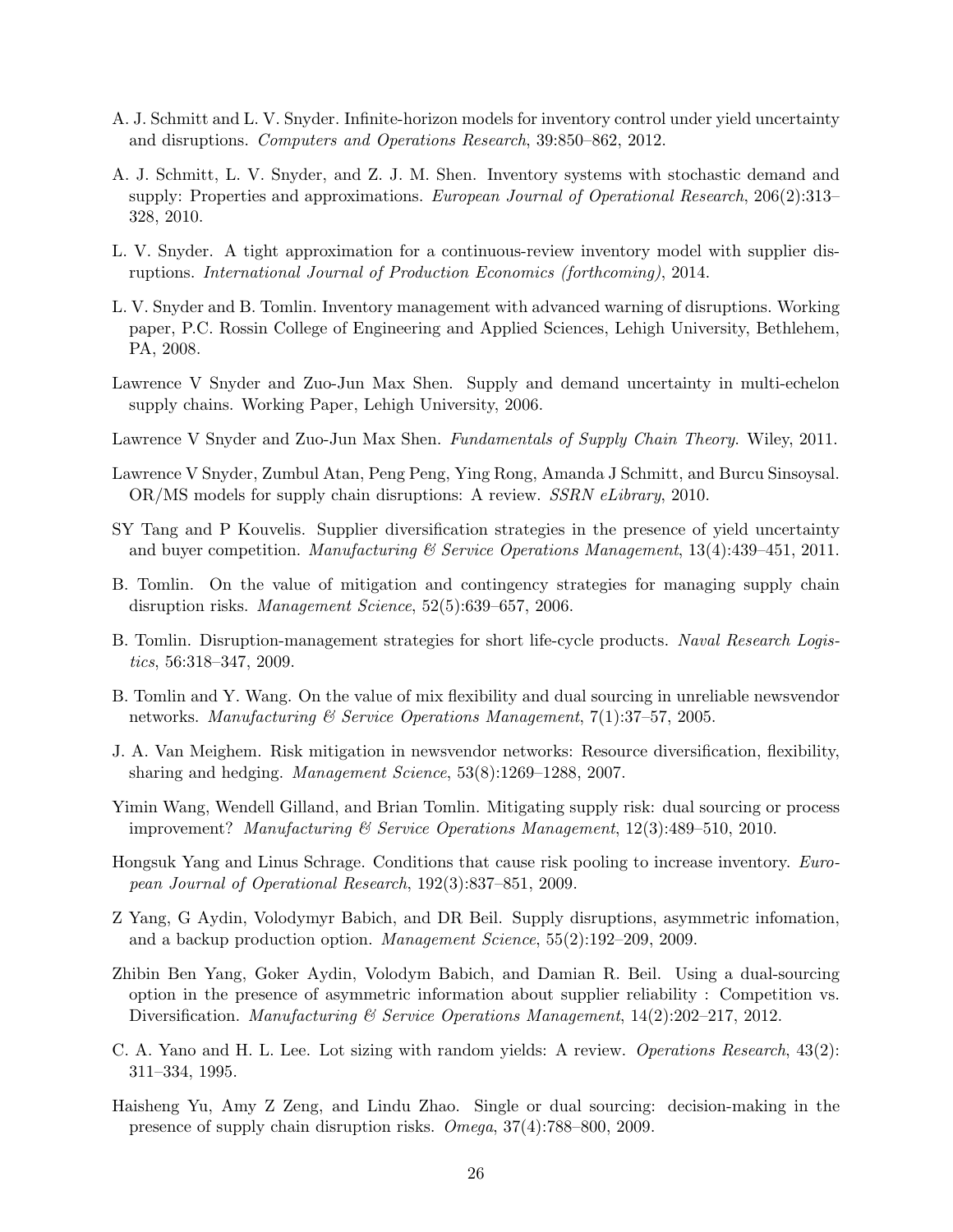P. H. Zipkin. Foundations of Inventory Management. McGraw-Hill Higher Education, Boston, MA, first edition, 2000.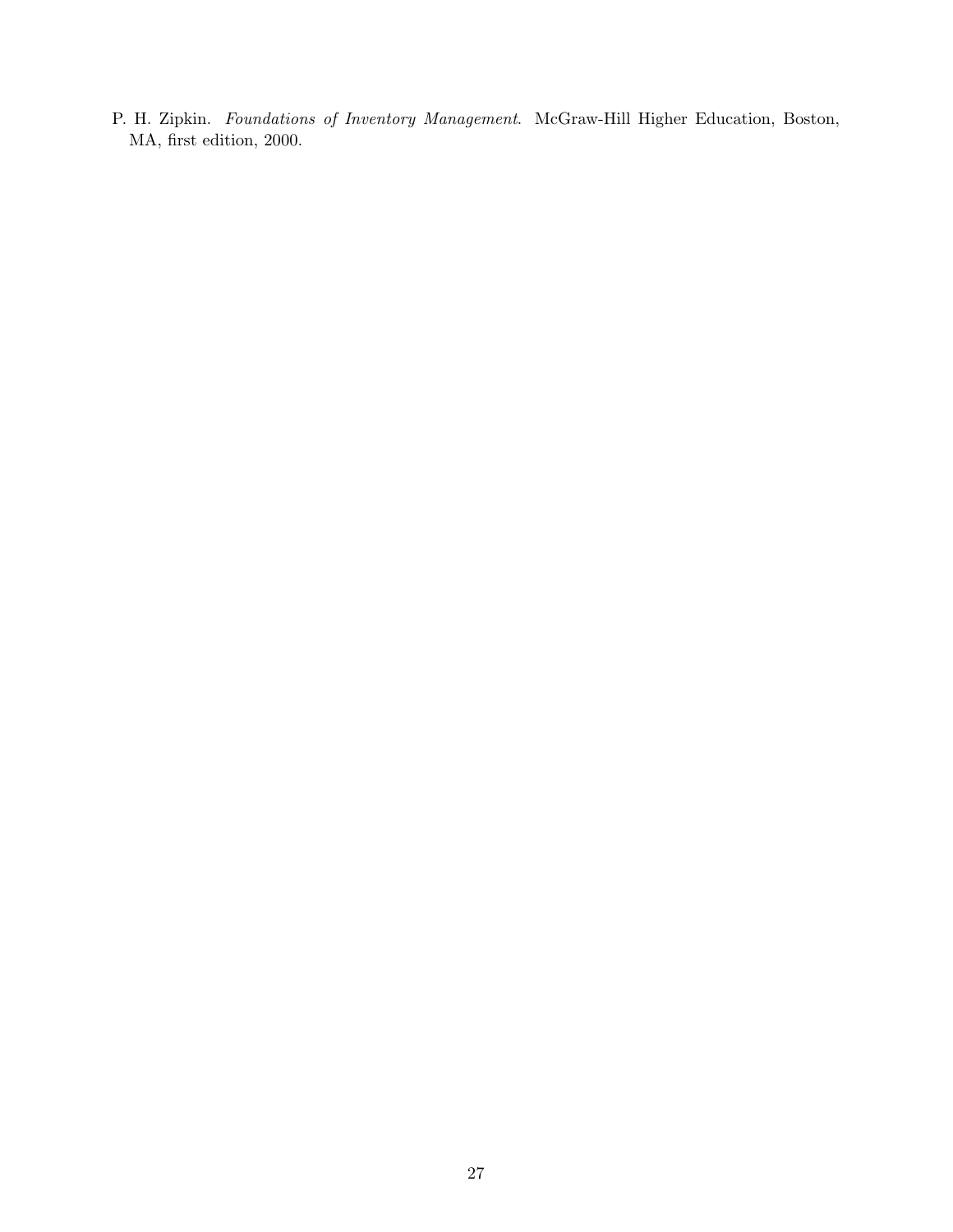### A APPENDIX: PROOFS

#### A.1 Loss Functions

Let X be a random variable with pdf  $f(x)$  and cdf  $F(x)$ . The loss function for X is given by:

$$
G(x) = \int_{x}^{\infty} (t - x)f(t)dt = \int_{x}^{\infty} (1 - F(t))dt
$$
\n(18)

and the second-order loss function is:

$$
H(x) = \frac{1}{2} \int_{x}^{\infty} (t - x)^2 f(t) dt = \int_{x}^{\infty} G(t) dt.
$$
 (19)

Let  $\Phi^1(z)$  be the standard normal loss function and  $\Phi^2(z)$  as the standard normal second-order loss function.

The following lemma presents properties we use in the proofs below. The proof of the lemma is omitted; it follows from well known results concerning loss functions [e.g., Axsäter, 2000, Zipkin, 2000].

**Lemma 7** 1. Let X have cdf F and loss function G. Then for any function  $\theta(x)$ ,

$$
\frac{d}{dx}G(\theta(x)) = -\theta'(x)[1 - F(\theta(x))].\tag{20}
$$

2. If X is normally distributed with mean  $\mu$  and variance  $\sigma^2$  and  $f(x)$  is its pdf, then

$$
\int_{S}^{\infty} (x - S)^2 f(x) dx = 2\sigma^2 \Phi^2 \left( \frac{S - \mu}{\sigma} \right). \tag{21}
$$

### A.2 Proof of Theorem 1, Section 3.2

#### A.2.1 Optimal Base-Stock Levels

 $S_D^{s*} = S^{s*}$  since each warehouse acts as a single-facility system. Moreover, from (2) we know that  $S^{s*} = jd$ , where j is the smallest integer such that  $F(j-1) \geq \frac{p}{n+1}$  $\frac{p}{p+h}$ . Similarly, in the centralized system, the optimal base-stock level is  $S_C^{s*} = jnd$  for the same j (since the definition of j does not depend on the demand). Therefore,  $S_C^{s*} = nS^{s*}$ .

### A.2.2 Expected Costs at Optimality

In the decentralized system, the total expected cost is simply the sum of the single-facility costs, so  $E^s[C_D] = nE^s[C]$ .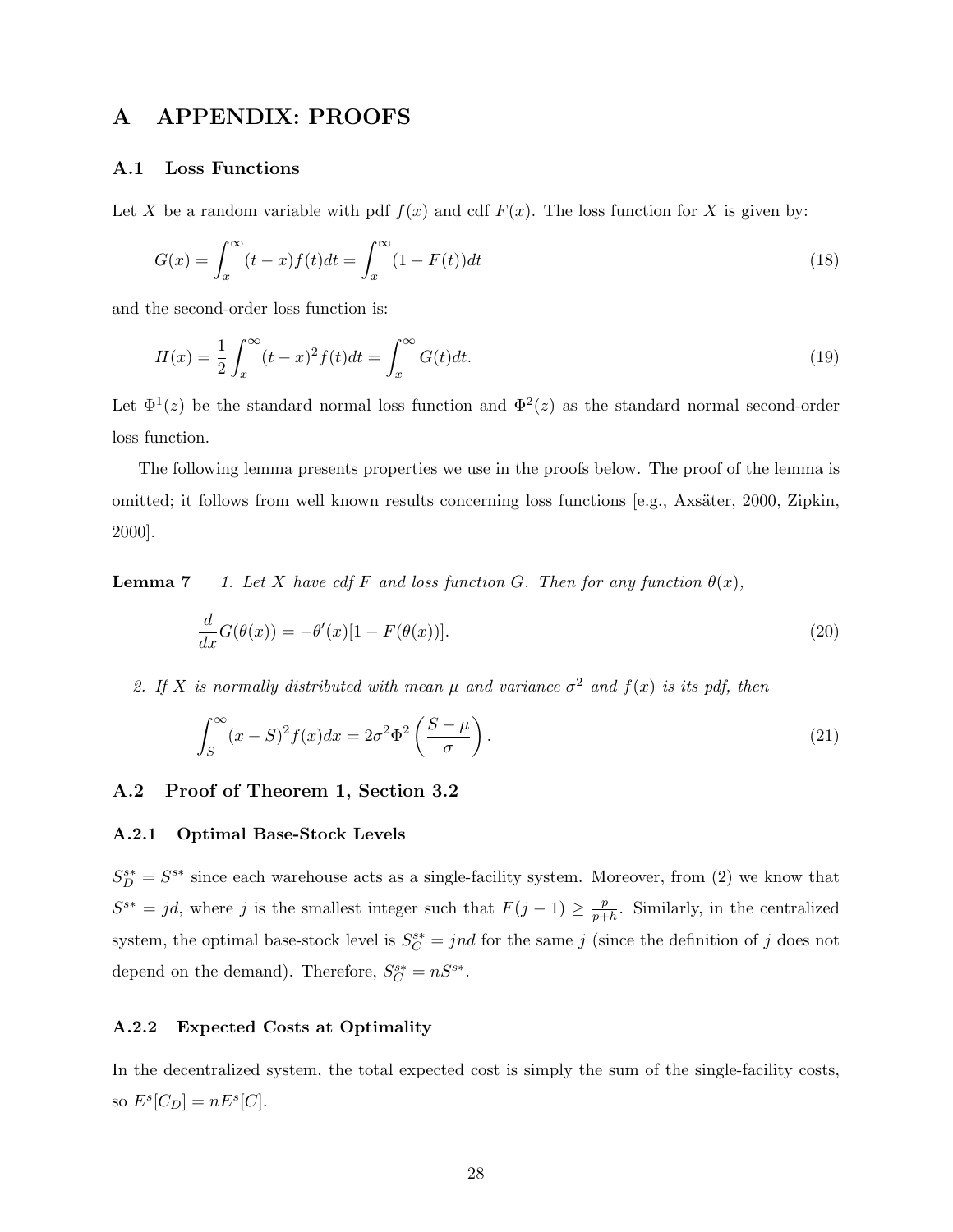In the centralized system, the optimal expected cost at the centralized warehouse, using  $nS^{s*}$ in place of  $S_C^{s*}$  in (1), is given by:

$$
E^{s}[C_{C}^{*}] = \sum_{i=1}^{\infty} \pi_{i}[h(nS^{s*} - (i+1)nd)^{+} + p((i+1)nd - nS^{s*})^{+}]
$$
  

$$
= n \sum_{i=1}^{\infty} \pi_{i}[h(S^{s*} - (i+1)d)^{+} + p((i+1)d - S^{s*})^{+}]
$$
  

$$
= nE^{s}[C^{*}] = E^{s}[C_{D}^{*}]
$$
 (22)

#### A.2.3 Cost Variances at Optimality

For the decentralized system, since each warehouse operates independently, the variance of the cost is equal to the sum of the single-warehouse variances, or  $V_s[C_D] = nV_s[C]$ .

Now, for a single warehouse,

$$
E^{s}[(C^{*})^{2}] = \sum_{i=1}^{\infty} \pi_{i} \left[ h^{2} \left( (S^{s*} - (i+1)d)^{+} \right)^{2} + p^{2} \left( ((i+1)d - S^{s*})^{+} \right)^{2} \right]
$$
(23)

In the centralized system, using  $S_C^{s*} = nS^{s*}$ ,

$$
E^{s}[(C_C^*)^2] = \sum_{i=1}^{\infty} \pi_i \left[ h^2 \left( (nS^{s*} - (i+1)nd)^+ \right)^2 + p^2 \left( ((i+1)nd - nS^{s*})^+ \right)^2 \right]
$$
  

$$
= n^2 \sum_{i=1}^{\infty} \pi_i \left[ h^2 \left( (S^{s*} - (i+1)d)^+ \right)^2 + p^2 \left( ((i+1)d - S^{s*})^+ \right)^2 \right]
$$
  

$$
= n^2 E^{s}[(C^*)^2]
$$
(24)

Thus, using  $(22)$  and  $(24)$ ,

$$
V^{s}[C_C^*] = E^{s}[(C_C^*)^2] - E^{s}[C_C^*]^2 = n^2 E^{s}[(C^*)^2] - (nE^{s}[C^*])^2 = n^2(E^{s}[(C^*)^2] - E^{s}[C^*]^2)
$$
  
=  $n^2 V^{s}[C^*]$  (25)

Thus  $V^s[C_C^*]=nV^s[C_D^*].$   $\Box$ 

### A.3 Proof of Theorem 4, Section 4.2

At optimality, the centralized and decentralized base-stock levels satisfy

$$
\frac{S_D^{d*} - \mu}{\sigma} = \Phi\left(\frac{p}{p + h}\right) = \frac{S_C^{d*} - n\mu}{\sigma_C}.\tag{26}
$$

Let

$$
X \equiv \Phi\left(\frac{p}{p+h}\right) \tag{27}
$$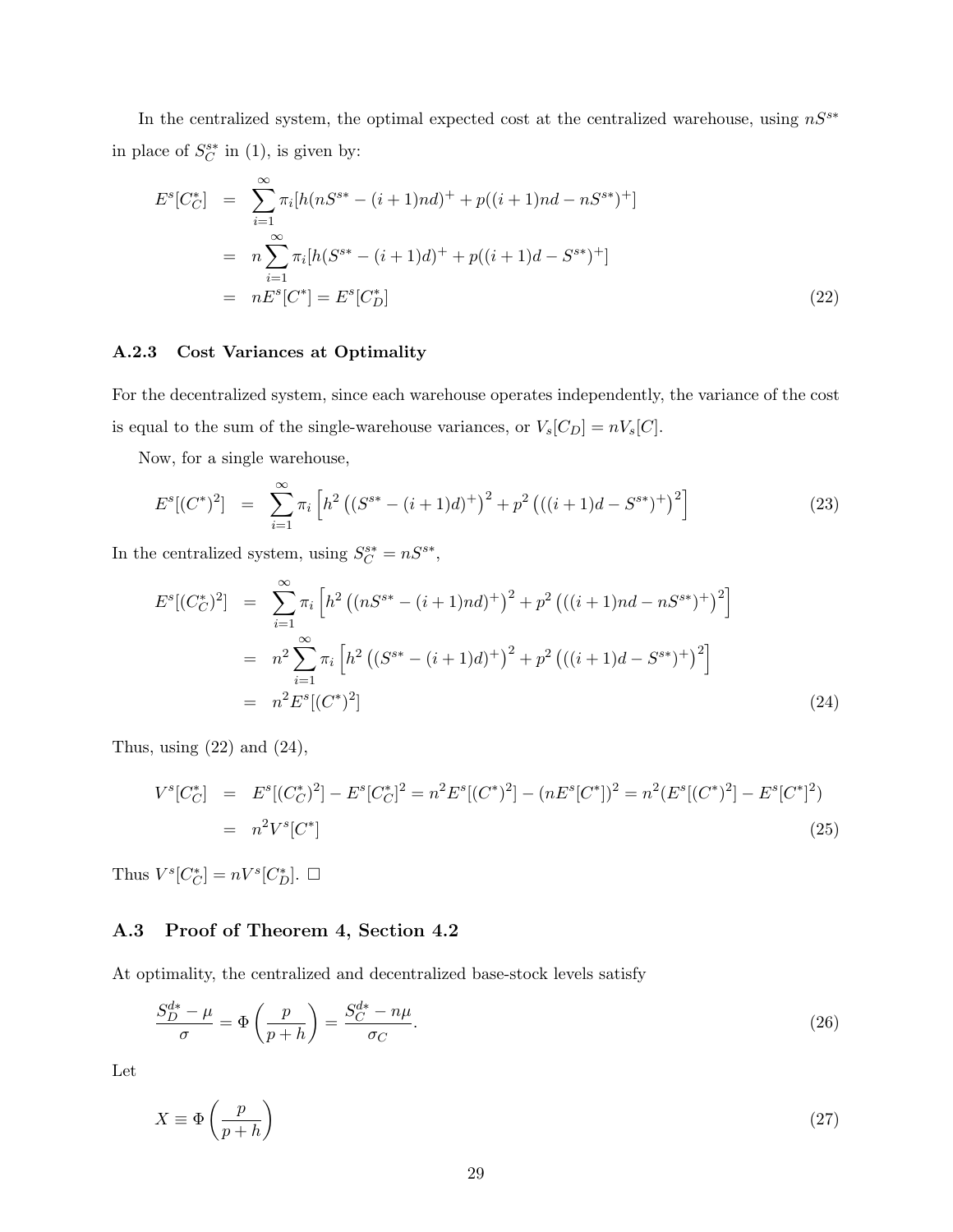Using (21) from Lemma 7,

$$
E^{d}[C^{2}] = h^{2} \int_{-\infty}^{S^{d}} (S^{d} - d)^{2} f(d) dd + p^{2} \int_{S^{d}}^{\infty} (d - S^{d})^{2} f(d) dd \qquad (28)
$$

$$
= h2 \int_{-\infty}^{\infty} ((Sd)2 - 2Sd d + d2) f(d) d d + (p2 – h2) \int_{Sd}^{\infty} (d - Sd)2 f(d) d d \qquad (29)
$$

$$
= h2((Sd)2 – 2Sdμ + σ2 + μ2) + 2σ2(p2 – h2)Φ2 \left( \frac{Sd – μ}{σ} \right)
$$
\n(30)

At optimality, we have

$$
E^d[(C^*)^2] = h^2((S^{d*})^2 - 2S^{d*}\mu + \sigma^2 + \mu^2) + 2\sigma^2(p^2 - h^2)\Phi^2(X)
$$
\n(31)

In addition, from (3),

$$
E^{d}[C^*] = h(S^{d*} - \mu) + \sigma(p+h)\Phi^1(X). \tag{32}
$$

Therefore,

$$
V^{d}[C^{*}] = E^{d}[(C^{*})^{2}] - E^{d}[C^{*}]^{2}
$$
  
\n
$$
= h^{2}((S^{d*})^{2} - 2S^{d*}\mu + \sigma^{2} + \mu^{2}) + 2\sigma^{2}(p^{2} - h^{2})\Phi^{2}(X)
$$
  
\n
$$
- [h(S^{d*} - \mu) + \sigma(p + h)\Phi^{1}(X)]^{2}
$$
  
\n
$$
= h^{2}((S^{d*})^{2} - 2S^{d*}\mu + \sigma^{2} + \mu^{2}) + 2\sigma^{2}(p^{2} - h^{2})\Phi^{2}(X)
$$
  
\n
$$
- [h^{2}((S^{d*})^{2} - 2S^{d*}\mu + \mu^{2}) + 2\sigma h(p + h)(S^{d*} - \mu)\Phi^{1}(X) + \sigma^{2}(p + h)^{2}\Phi^{1}(X)^{2}]
$$
  
\n
$$
= h^{2}\sigma^{2} + 2\sigma^{2}(p^{2} - h^{2})\Phi^{2}(X) - 2\sigma h(p + h)(S^{d*} - \mu)\Phi^{1}(X) - \sigma^{2}(p + h)^{2}\Phi^{1}(X)^{2}
$$
  
\n
$$
= \sigma^{2}[h^{2} + 2(p^{2} - h^{2})\Phi^{2}(X) - 2h(p + h)X\Phi^{1}(X) - (p + h)^{2}\Phi^{1}(X)^{2}]
$$
(33)

Let Y equal the sum of the terms inside the brackets. Note that Y is a function of X, not of  $\sigma$  or  $\mu$  alone; therefore, Y is the same for an individual warehouse or for the centralized warehouse in the centralized system.

Since the decentralized system functions as  $n$  individual warehouses, we have

$$
V^d[C_D^*] = nV^d[C^*].
$$
\n(34)

Applying (33),

$$
V^{d}[C_{C}^{*}] = \sigma_{C}^{2}Y = n\sigma^{2}Y = nV^{d}[C^{*}] = V^{d}[C_{D}^{*}].
$$
\n(35)

as desired.  $\Box$